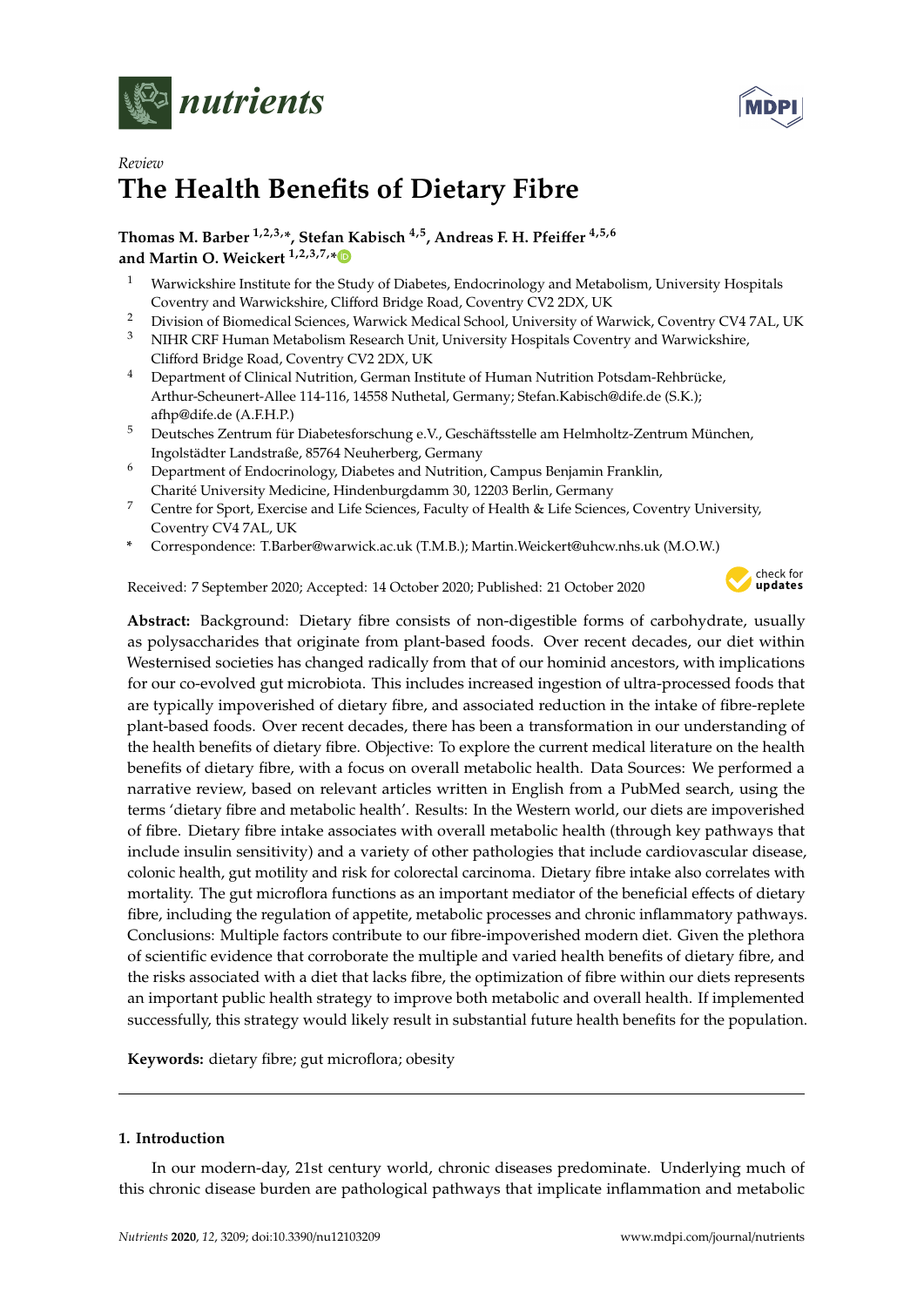dysfunction (including insulin resistance). In recent decades, much evidence supports an important role for our lifestyles in the development of such inflammatory and dysmetabolic processes, such as, for example, our sleep, physical activity and diet. Such lifestyle factors also contribute towards weight gain and obesity, which represent a particularly important contributor to chronic ill health, including >50 medical conditions (such as type 2 diabetes mellitus (T2D), dyslipidaemia, hypertension, obstructive sleep apnoea and cardiovascular disease). Global obesity prevalence has tripled over the last half century, with current rates of obesity and overweight affecting 650 million and 1.9 billion people respectively [\[1,](#page-11-0)[2\]](#page-11-1). In addition to multi-morbidity, obesity also associates with premature mortality as evidenced by data from the Framingham Heart Study [\[3\]](#page-11-2). Obesity has a substantial and diverse impact on psycho-social functioning [\[4\]](#page-11-3), work productivity [\[5\]](#page-11-4) and global healthcare expenditure [\[6\]](#page-12-0).

Important advances have been made in recent years regarding our understanding of appetite and metabolic regulation [\[7\]](#page-12-1), metabolic surgical [\[8\]](#page-12-2) and medical therapeutic approaches to obesity [\[9\]](#page-12-3). However, regardless of therapeutic choice for obesity management, ultimately, weight loss stems from behavioural change at an individual level [\[10\]](#page-12-4). At the heart of such behavioural change lies dietary modification. Despite this insight, however, it is remarkable how little we know about our diet. Nutritional studies are notoriously difficult to execute and interpret for a variety of reasons that include self-reporting of food intake [\[11\]](#page-12-5), multiple confounding factors (such as variations in genetic, metabolic and gut microbial factors), impaired compliance with dietary changes and the difficulties associated with the study of macronutrient changes in isolation (with inevitable consequences for other ingested macronutrients). All of these factors conspire to create much uncertainty regarding the optimal dietary needs for the individual. To compound this uncertainty, the popular media is littered with an effusion of fad diets with phony promises of long-lasting weight loss and health, often based on little if any proper scientific evidence and rigour. It is little wonder that patients and many healthcare professionals are confused about the optimal diet to follow and advocate. In response, esteemed societies and governments around the world have tended to offer generic dietary advice on a population-based level. For decades, much focus has rested with advice to adopt a 'low-fat' diet [\[12\]](#page-12-6) that, more recently, has shifted towards a 'low-carbohydrate' diet [\[13\]](#page-12-7) (with associated examples of 'sugar-tax' and limitations on food advertising for children).

In this narrative review, we focus on dietary fibre, a macronutrient that has perhaps not received as much attention as its more attractive counterparts, fat and carbohydrates. Our objective was to explore the current medical literature on the health benefits of dietary fibre, with a focus on overall metabolic health but also on gut motility, gut microbiota, chronic inflammation, mental health, cardiovascular disease, colorectal carcinoma and mortality. We also provide a suggested strategy for how we can optimise dietary fibre intake within the population in the context of our fibre-impoverished modern-day world.

# **2. Methodology**

We performed a narrative review of the current literature. We used PubMed for this purpose. The search terms were as follows: 'dietary fibre and metabolic health'. We only considered articles written in English, with no restrictions on the date of publication.

# **3. Dietary Fibre**

The chemical classification of carbohydrates stems from molecular size. Whilst sugars (1–2 monomers) and most oligosaccharides (3–9 monomers) are digestible, polysaccharides (≥10 monomers) are usually non-digestible [\[14\]](#page-12-8). Although technically a type of carbohydrate, it is their non-digestibility (in turn relating to their molecular size) that provides the quiddity of dietary fibre. Accordingly, the European Food Safety Authority (EFSA) defines dietary fibre as non-digestible carbohydrate plus lignin. EFSA provide a long list of substances that constitute dietary fibre, including non-starch polysaccharides, cellulose, pectins, hydrocolloids, fructo-oligosaccharides and 'resistant starch' [\[14\]](#page-12-8).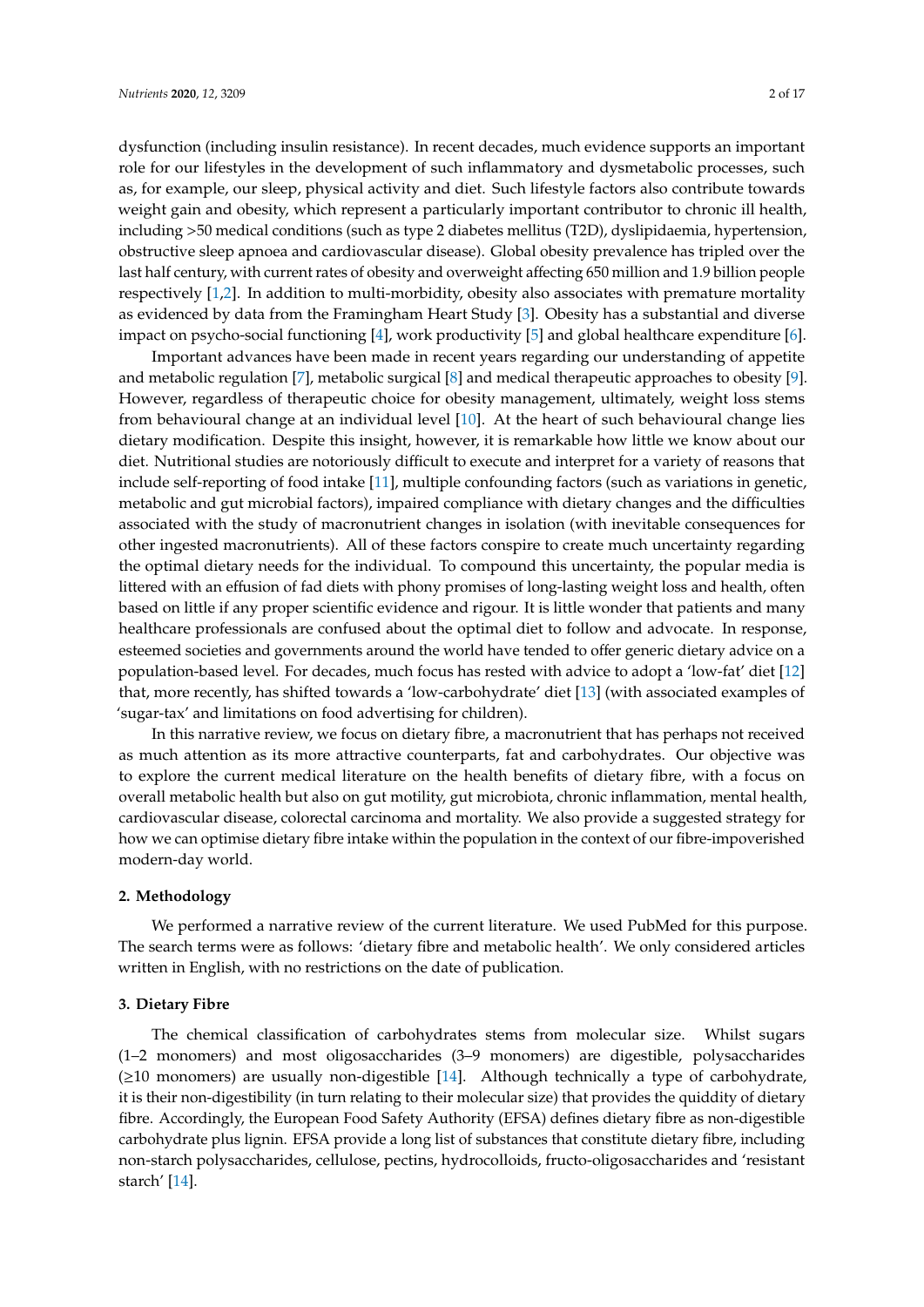The classification of dietary fibre also stems from water solubility. Broadly, there are two main types of dietary fibre: soluble and insoluble. The main sources of soluble fibre are fruits and vegetables. Conversely, cereals and whole-grain products provide sources of insoluble fibre [\[15\]](#page-12-9). However, most naturally available high-fibre foods contain variable amounts of both soluble and insoluble fibre [\[15\]](#page-12-9). Although fermentation (through the action of the gut microbiota) of most dietary fibre occurs within the gastrointestinal tract to some extent, the fermentation of soluble fibre tends to occur more readily than that for insoluble cereal fibres [\[15\]](#page-12-9).

Hippocrates first described the laxative effects of coarse wheat [\[14\]](#page-12-8). Interest in dietary fibre was piqued in the 1920s through publications from Kellogg, including the health benefits of bran (such as laxation, stool weight and prevention of disease) [\[14,](#page-12-8)[16\]](#page-12-10). During much of the middle part of the 20th century, dietary fibre experienced a lull period that re-awakened in the 1970s through publications from Burkitt, to suggest protective effects of dietary fibre from Diabetes Mellitus, colonic cancer and obesity [\[14,](#page-12-8)[17\]](#page-12-11). Since then, research on the health benefits of dietary fibre has continued apace, with transformation of our understanding of such benefits over that time [\[18\]](#page-12-12).

#### **4. Dietary Fibre Intake in the Western World**

Current recommendations for dietary fibre intake for adults in most European countries and in the US are between 30–35 g per day for men and between 25–32 g per day for women [\[19\]](#page-12-13). Based on such recommendations, it is important to ascertain the actual dietary fibre intake for adults in these countries. Stephen and colleagues recently reported a comprehensive review of dietary fibre intake in European countries, including data from nearly 140,000 individuals covering a broad age range from early childhood to older adulthood [\[19\]](#page-12-13). Overall, dietary fibre intake for adults living in European countries was 18–24 g per day for men and 16–20 g per day for women, with grain products (including bread) providing the largest source of dietary fibre [\[19\]](#page-12-13). There was little variation in dietary fibre intake between European countries, and data were broadly similar between adult age groups [\[19\]](#page-12-13). Comparison with data from the National Health and Nutrition Examination Survey (NHANES) showed that on average, dietary fibre intake in European countries was higher than in North America. Based on these data, it appears that within Europe and the US, dietary fibre intake is around one third below the recommended level. Stated differently, within the Western world, most of us should increase our dietary fibre intake by around 50% compared to our current intake.

Following this overview of the nature of dietary fibre, the recommended intake for adults and the relative impoverishment of fibre within our modern-day Westernised and highly processed diets, it is important to explore the potential beneficial health effects of dietary fibre, and the supporting evidence.

## **5. The Benefits of Dietary Fibre**

As alluded to earlier, there was a re-awakening of scientific interest in dietary fibre in the 1970s, following published studies by Burkitt [\[19](#page-12-13)[,20\]](#page-12-14). Since then, much scientific evidence has accumulated on the association of dietary fibre with body weight and overall metabolic function (including effects on glucose and lipid regulation and insulin sensitivity). Perhaps at least in part stemming from the known associations of dietary fibre intake with a healthy gut microbiome, favourable body weight and overall metabolic health, dietary fibre intake also associates with a reduced risk for the development of cardiovascular disease and mortality. There have also been descriptions of further health benefits of dietary fibre, including reduced risk of malignancy and improved colonic health. In this section, we provide a summary of the main health benefits of dietary fibre and the risks associated with a lack of dietary fibre, with a focus on abdominal adiposity and overall metabolic health [\[15\]](#page-12-9).

#### *5.1. Gut Motility*

Of all the beneficial effects of dietary fibre, perhaps the most widely known and appreciated is the effect on gut motility and prevention of constipation. Many studies support such an effect, which appears incontrovertible based on the available evidence. In one randomised controlled double-blind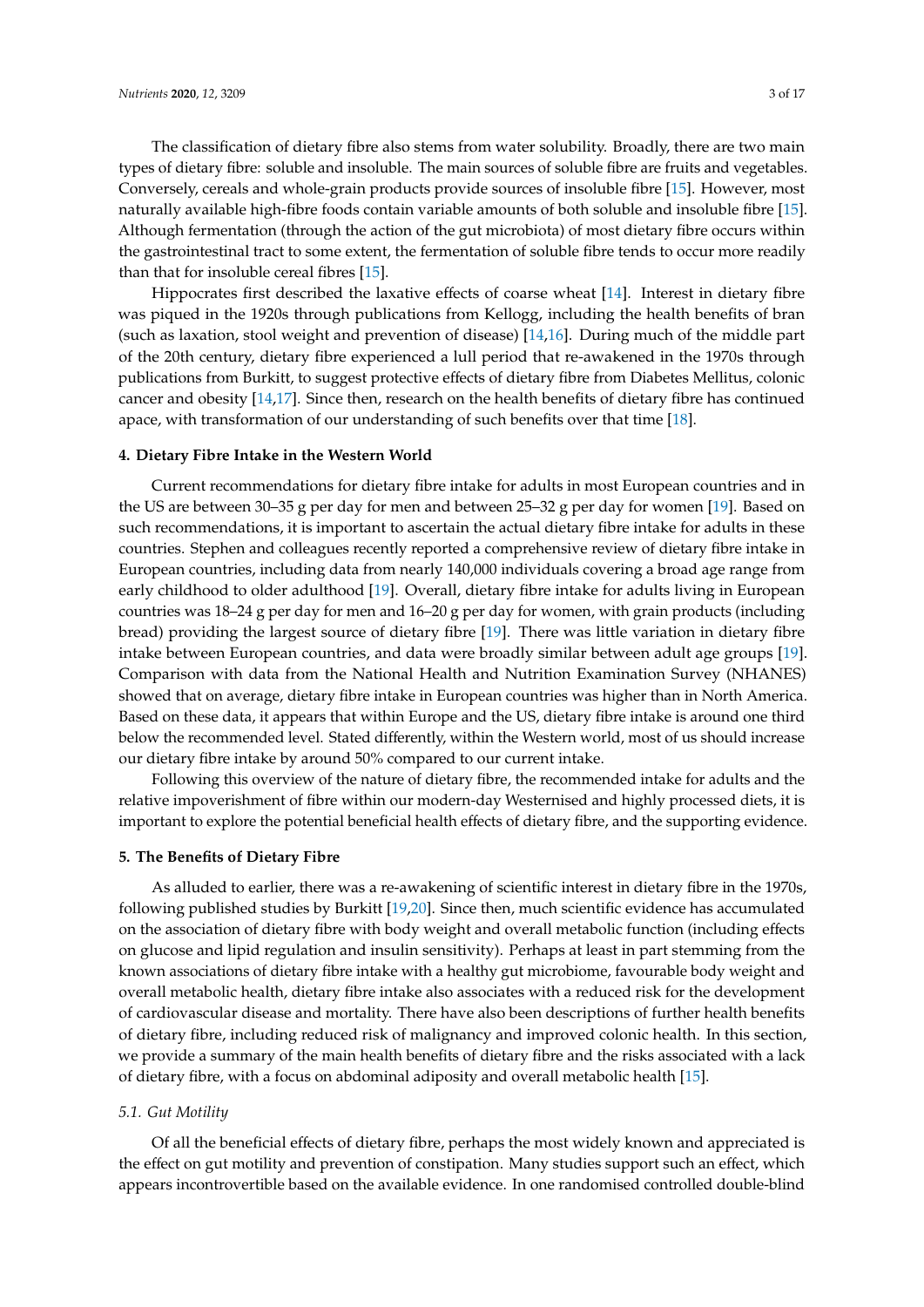trial on the effects of 'vege-powder' (consisting of chicory, broccoli and whole grains) on constipation alleviation in >90 participants, compared with the control group, those who received vege-powder had significant improvements in symptoms of constipation (including stool hardness, defecation frequency and straining to defecate) at 2 and 4 weeks [\[21\]](#page-12-15). Further evidence to support the clinical utility of dietary fibre as an effective treatment of constipation stems from a systematic review reported by Rao et al. [\[22\]](#page-12-16). Evidence was sought for dietary fibre intake and restrictions in fermentable oligosaccharide, disaccharide, monosaccharide and polyol (FODMAP-restricted diet) in the management of chronic constipation and irritable bowel syndrome (IBS) [\[22\]](#page-12-16). For chronic constipation, dietary fibre was beneficial in five of the seven studies examined, and all three of the studies of IBS-associated constipation. The FODMAP-restricted diet also appeared to improve overall IBS symptoms [\[22\]](#page-12-16). Current evidence would appear to support the beneficial effects of dietary fibre on gut motility and as an effective management strategy for both the prevention and treatment of constipation.

## *5.2. Body Weight and Abdominal Adiposity*

Dietary fibre supplementation may facilitate weight loss through reduced frequency of eating and food consumption [\[23\]](#page-12-17). To test this hypothesis, Solah and colleagues performed a three-arm, parallel, blind, randomised controlled trial with either 4.5 g of PolyGlycopleX (PGX) as softgel, 5 g PGX as granules or 5 g of rice flour (RF) as a control [\[23\]](#page-12-17). Compared with the RF control, in the PGX granules group, there was a significant reduction in waist circumference (-2.5 cm), body weight (−1.4 kg), Body Mass Index (BMI) (−0.5 kg m−<sup>2</sup> ) and number of eating occasions and intake of grain food [\[23\]](#page-12-17). However, in other studies, the effects of fibre consumption on weight loss and changes in anthropometric markers were, at best, minor, or no significant and clinically relevant effects were observed [\[24,](#page-12-18)[25\]](#page-12-19).

To explore further the association of dietary fibre intake (in the form of pulse consumption) on body weight and composition, Kim and colleagues reported on a systematic review and meta-analysis of 21 randomised controlled trials including 940 participants [\[26\]](#page-12-20). Pooled data showed an overall significant reduction in body weight of −0.34 kg for diets containing dietary pulses versus diets without pulse intervention (median duration of 6 weeks). Data from six of the trials also suggested an association of dietary pulse consumption with reduced body fat percentage [\[26\]](#page-12-20). In a separate systematic review and meta-analysis of the literature on the effects of viscous fibre ingestion on body weight and composition from 62 trials and 3877 participants, there was a similar significant association with weight loss of −0.33 kg [\[27\]](#page-12-21). Finally, in the 'Preventing Overweight Using Novel Dietary Strategies' (POUNDS Lost) study, in 345 participants who consumed a calorie-restricted diet (−750 kcal per day) for 6 months, the most successful predictor of reduction in body weight from a variety of anthropometric and dietary factors was intake of dietary fibre [\[28\]](#page-12-22). Furthermore, dietary fibre was also strongly associated with adherence to the macronutrient prescriptions within the calorie-restricted diets [\[28\]](#page-12-22).

Based on current published evidence, dietary fibre appears to associate only with small improvements in body weight, and evidence for changes in body composition (including fat mass) is less clear. A small reduction in abdominal adiposity (as reflected by changes in waist circumference) likely also associates with dietary fibre intake and is probably reflective of changes in overall body weight. Although some evidence suggests that reduction of food intake (both frequency and size of meals) associates with increased fibre intake, future studies should explore the mechanisms that mediate effects of dietary fibre on body weight and composition (for example, through effects on appetite regulation). Finally, the studies reported to date on the association between dietary fibre and body weight and composition are relatively short-term or animal-based, with very few long-term studies available [\[29\]](#page-13-0). Future studies should also focus on the longer-term benefits of dietary fibre on weight loss and maintenance of body weight. The association of dietary fibre intake with only small improvements in body weight suggests that dietary fibre *per se*, is not a realistic solution for effective weight reduction. Intake of dietary fibre for body weight *maintenance* would be of interest, although there are few published data on this aspect of weight management. However, regardless of changes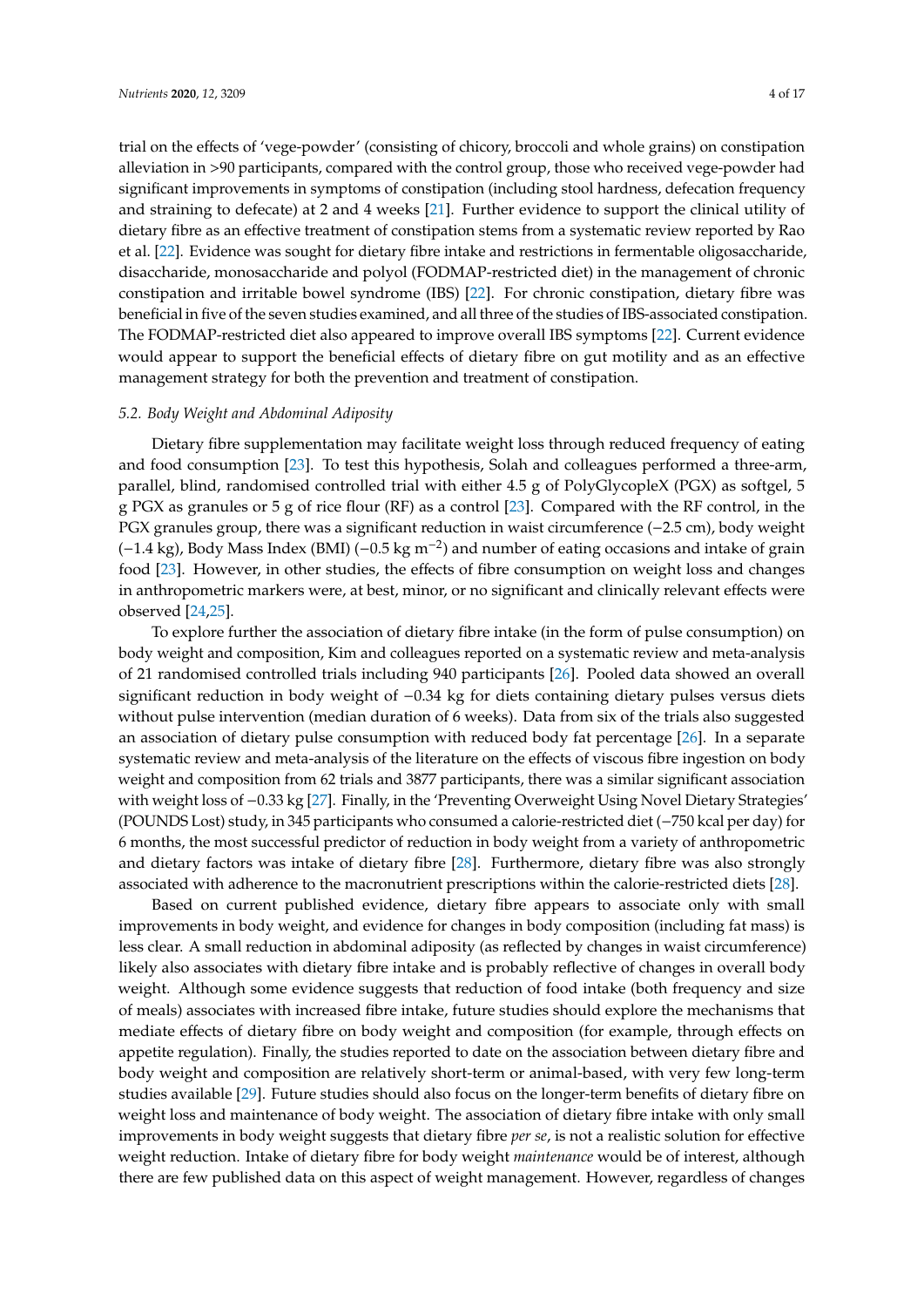in body weight, intake of a high-fibre diet may be particularly relevant for the obese population due to the increased metabolic and cardiovascular risk associated with obesity and the clear metabolic benefits of dietary fibre, outlined below.

#### *5.3. Insulin Sensitivity and Metabolic Health*

There is much evidence in the literature to support an association between dietary fibre intake and insulin sensitivity [\[30–](#page-13-1)[35\]](#page-13-2). Our own group published relevant evidence from an interventional trial using data from ProFiMet, the most highly-phenotyped cohort [\[36\]](#page-13-3). In this study, 111 overweight adults with features of the metabolic syndrome were randomly assigned to one of four 18-week isoenergetic diets, including control, high cereal fibre (HCF), high protein (HP) and mixed high cereal fibre and protein (Mix) groups. Amongst the 84 participants who completed the dietary intervention, it was demonstrated that compared with the HP diet group, insulin sensitivity was significantly (25%) higher in the HCF group [\[36\]](#page-13-3). Furthermore, HCF intake prevented the reduction of insulin sensitivity upon increased protein intake [\[36\]](#page-13-3). The attenuated effects of HCF on insulin sensitivity at 18 weeks likely related to diminished adherence to the HP diet [\[36\]](#page-13-3).

In addition to data from interventional trials, there have also been reports from observational studies to corroborate the metabolic benefits of dietary fibre. In one such study, Morimoto and colleagues reported on a study on a Japanese cohort (*n* = 190) without T2D to explore the metabolic effects of dietary fibre intake in the context of a diet and exercise program [\[37\]](#page-13-4). Increases in the ratio of dietary fibre to carbohydrate intake during the 5-month period of the study associated significantly with a reduction in HbA1C [\[37\]](#page-13-4). The authors suggested the potential utility of an increased dietary ratio of fibre to carbohydrate in the prevention of T2D [\[37\]](#page-13-4). In a separate study from Mexico on 217 adolescents, it was demonstrated that those with the highest dietary fibre intake had lower odds of homeostasis model assessment of insulin resistance (HOMA-IR) >2.97 (OR 0.34; 95% CI 0.13–0.93), following adjustments for age, sex, body fat percentage and intake of saturated fatty acids [\[38\]](#page-13-5). Finally, in a recent systematic review and meta-analysis on the effects of dietary fibre and whole grains in the management of Diabetes Mellitus, there was an association of high-fibre diet with improved insulin sensitivity, including many other aspects of metabolic health, such as HbA1C, lipid profile, body weight and C-reactive protein [\[39\]](#page-13-6). There is, however, a deficiency of published longer-term controlled studies (>12 months) on the metabolic effects of increasing dietary fibre intake [\[39\]](#page-13-6) (with a notable exception [\[35\]](#page-13-2)), and this should be a focus for future research in this field.

A high intake of soluble dietary fibre appears to have additional metabolic benefits, including improved glycaemic index of carbohydrate-rich foods and lipid profiles [\[33](#page-13-7)[,40](#page-13-8)[,41\]](#page-13-9). However, in this context, it is remarkable and surprising that it is mainly the consumption of insoluble cereal dietary fibre and whole grains (and not soluble fibre) that associate consistently with a reduced risk for the development of T2D in large prospective cohort studies [\[15](#page-12-9)[,42,](#page-13-10)[43\]](#page-13-11). Other effects of dietary fibre that may also have an impact on overall metabolic health include the release of various gut hormones [\[44](#page-13-12)[–49\]](#page-14-0), adipokines [\[50\]](#page-14-1), bile acids [\[51\]](#page-14-2) and the metabolic signatures of amino acids [\[52\]](#page-14-3). Based on the current scientific evidence from prospectively designed and controlled studies, dietary fibre does appear to associate with improvements in insulin sensitivity and overall metabolic status. Future studies should focus on the underlying mechanisms implicated, which mediate the metabolic benefits of dietary fibre.

## *5.4. Gut Microflora and Metabolites*

The gut microflora consists of around 100 trillion microbes that co-evolved with our hominid ancestors over millions of years [\[53\]](#page-14-4). In recent decades, there has been a transformation of our understanding of the gut microflora. A healthy and diverse gut microflora underlies normal physiology, including normal immune development, metabolic and appetitive pathways and even regulation of normal mental and emotional functioning [\[53\]](#page-14-4). Gut dysbiosis underlies much of 21st century chronic ill health through effects on chronic inflammatory pathways and immune dysfunction, the latter resulting in atopy, food intolerances and autoimmune conditions. Fortunately, our gut microflora is modifiable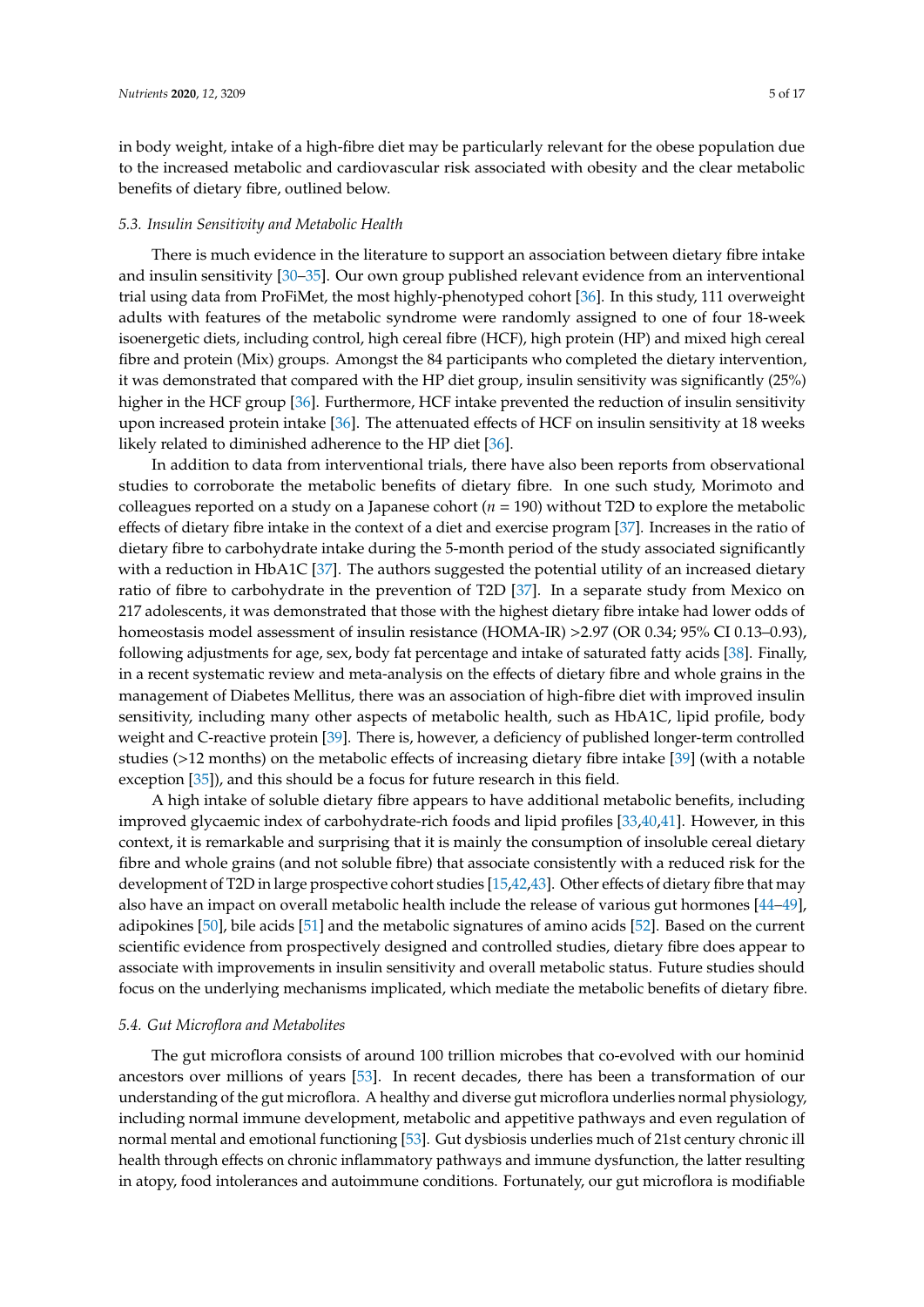through lifestyle factors, primarily our diet [\[53\]](#page-14-4). We can all, therefore, improve our future health prospects through improving our gut flora. One excellent way to achieve this is through optimizing our dietary fibre intake. Much of our evidence for the role of dietary fibre on the gut microbiota and the implications for health stems from rodent-based studies. These include the effects of dietary fibre intake on colonic health. In one such study using a gnotobiotic mouse model, in which there was colonization with harvested human gut microbiota, chronic dietary fibre deficiency resulted in the gut microbiota using host-secreted mucus glycoproteins as an alternate nutrient source [\[54\]](#page-14-5). There was subsequent erosion of the colonic mucus barrier with greater epithelial access and predisposition to lethal colitis [\[54\]](#page-14-5). It is likely that in humans, dietary fibre also plays a protective role for the intestinal barrier and overall colonic health.

Through direct interaction with our gut microbes, dietary fibre also influences microbial ecology and enhances the production of key microbial metabolites, such as short-chain fatty acids (SCFAs) that, in turn, promote our overall health and wellbeing [\[55\]](#page-14-6). Anaerobic microbes within the caecum produce SCFAs during fermentation of dietary fibre. In addition to providing a source of energy for colonocytes, SCFAs also pass through the colonic epithelium into the bloodstream and influence lipid, glucose and cholesterol metabolism through effects on G protein-coupled receptors [\[56\]](#page-14-7). Rodent-based studies also suggest that SCFAs may influence gut motility [\[57\]](#page-14-8), suppress appetite (through enhanced incretin [glucagon-like peptide-1, GLP-1] release) and enhance insulin sensitivity [\[58\]](#page-14-9). Human-based studies corroborate the beneficial effects of SCFAs, including the effects of propionate (a common SCFA produced by human gut microbiota) on enhanced incretin response (including plasma Peptide YY [PYY] and GLP-1 excursions), weight loss, reduced intra-abdominal adipose tissue volume and intra-hepatocellular lipid content and preservation of insulin sensitivity [\[59\]](#page-14-10). The interactions within the gut microbiota–brain axis are likely to be complex and multi-directional [\[60,](#page-15-0)[61\]](#page-15-1) and implicate the release of by-products from gut microbes, including SCFAs, secondary bile acids and tryptophan metabolites [\[60](#page-15-0)[,62\]](#page-15-2). Such molecules may promote signalling via enterochromaffin cells, enteroendocrine cells and the mucosal immune system. SCFAs may also cross the blood–brain barrier and exert direct effects on hypothalamic regulation of metabolic pathways and appetite [\[63,](#page-15-3)[64\]](#page-15-4). However, it remains unclear whether dietary fibre-induced changes in SCFAs are indeed a key factor conveying the beneficial metabolic effects of a high fibre intake [\[65\]](#page-15-5). In this context, it is interesting that insoluble cereal fibres from wheat or oat extracts are non-fermentable in vivo and in vitro [\[65\]](#page-15-5), whereas it is this type of dietary fibre (including whole grain products), and not the soluble and highly fermentable fibre types, that mainly appears to improve insulin resistance and reduce the risk of developing T2D [\[25\]](#page-12-19). Perhaps one explanation for the metabolic benefits of insoluble cereal fibres (including alteration of metabolite profiles [\[52,](#page-14-3)[65\]](#page-15-5)) stems from their association with increased faecal bulk and, therefore, microbial mass.

### *5.5. Chronic Inflammation*

It has been postulated that low intake of dietary fibre is a risk factor for both local and systemic chronic inflammation [\[66,](#page-15-6)[67\]](#page-15-7). The current dogma suggests that limited dietary fibre intake stymies the establishment and maintenance of a healthy, viable and diverse colonic microbiota that, in turn, limits the local production of SCFAs, including butyrate. Signalling pathways that implicate nuclear factor kappa-B (NF-kB) and inhibition of deacetylase influence inflammatory processes both locally (including gut-wall leakiness and colonic inflammation in patients with inflammatory bowel disease [\[68\]](#page-15-8)) and systemically, and both are likely influenced by levels of butyrate within the colon [\[66\]](#page-15-6). Furthermore, butyrate may improve oxidative stress within the colon through effects on gene expression implicated in glutathione and uric acid metabolism [\[69\]](#page-15-9).

In support of a role for dietary fibre in influencing inflammatory pathways, Miller and colleagues reported a cross-sectional study on >140 overweight Hispanic and African-American adolescents [\[70\]](#page-15-10). This study revealed that the tertile with the highest consumption of dietary fibre intake (compared with the tertile with the lowest dietary fibre intake) had significantly lower plasma markers of inflammatory status, including 36% and 43% lower levels of plasminogen activator inhibitor-1 (PAI-1) and resistin,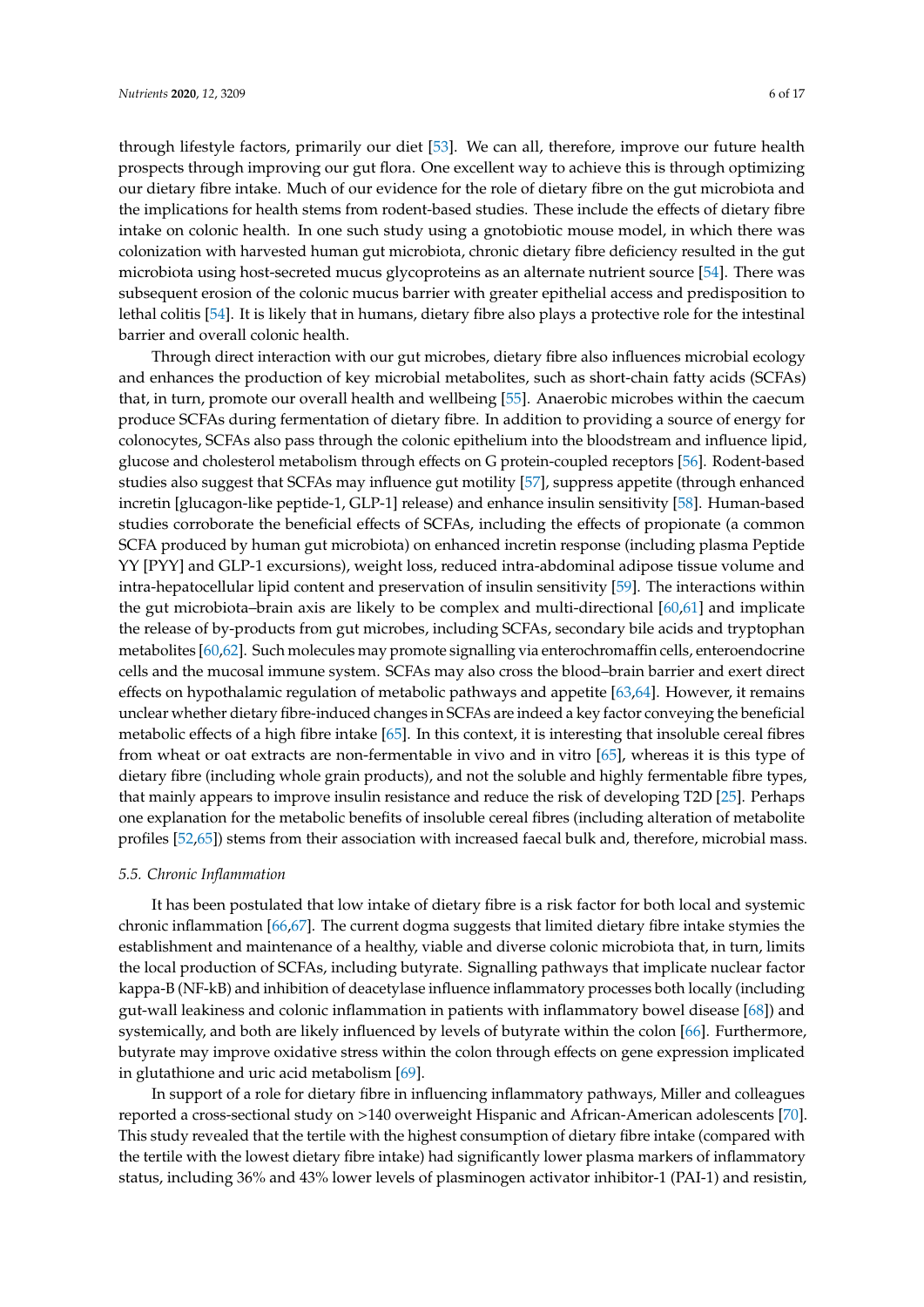respectively, with similar data for insoluble fibre [\[70\]](#page-15-10). In a much larger study from the UK, Gibson and colleagues reported on data from the Airwave Health Monitoring Study, a cross-sectional analysis on 6898 participants with 7-day food records [\[71\]](#page-15-11). Data from this study revealed a significant inverse linear trend across fifths of total fibre intake and consumption of fibre from fruit with C-reactive protein (CRP, a plasma measure of general inflammatory status) and BMI, percentage body fat and waist circumference [\[71\]](#page-15-11). In this study, given the association of dietary fibre intake with body fat percentage, it is possible that the favourable effects of dietary fibre on inflammatory status (indicated by plasma level of CRP) are actually mediated, at least in part, by changes in body composition rather than a direct effect of dietary fibre. In a further study, Kabisch and colleagues demonstrated an interventional interaction effect of dietary fibre supplementation on inflammation [\[35\]](#page-13-2). Interestingly, whilst the effect size for the anti-hyperglycaemic properties of insoluble dietary fibre seemed to depend mainly on the prevailing metabolic state, the anti-inflammatory effect of the particular supplement used in this study related primarily to the presence or absence of obesity [\[35\]](#page-13-2).

Given the likely effects of dietary fibre on colonic microbiota diversity and production of SCFAs outlined above, and the known effects of butyrate in the mediation of inflammatory pathways, it is entirely plausible, and indeed likely, that dietary fibre does have at least some influence on inflammatory status both within the colon and systemically. The mechanisms implicated should form a focus for future research. Given the multiple possible beneficial effects of dietary fibre explored in this section and the complexity of the implicated mechanisms (including involvement of the colonic microflora), identifying the actual mechanisms that mediate the anti-inflammatory effects of dietary fibre will likely be challenging and necessitate a variety of approaches, including prospectively designed Randomised Controlled Trials (RCTs) and rodent-based mechanistic studies.

## *5.6. Depression*

Dietary fibre intake appears to associate with risk for the development of depression. Although the underlying mechanisms remain incompletely understood, it has been hypothesised that inflammation may mediate the link between dietary fibre and depression, and that the association between a high-fibre diet and a reduction in inflammatory compounds may alter the concentrations of certain neurotransmitters that, in turn, could reduce the risk for the development of depression [\[72\]](#page-15-12). Consistent with a role for the gut microbiota in the mediation of fibre-effects on mental health, a meta-analysis of controlled clinical trials showed a small but significant effect of probiotics on depression and anxiety [\[73\]](#page-15-13). Furthermore, proof of the concept that a healthy diet improves depressive symptoms was provided in the SMILES trial, in which a modified Mediterranean diet (including nutrition counselling sessions) in adult patients with poor quality diets and major depressive disorders was shown to associate with improvements in depressive symptoms compared with the control group [\[74\]](#page-15-14). Given the association of poor diet and obesity with depression and other mental health problems, and the data outlined here, it is important for future studies to provide insights into the mechanisms linking our diet (including dietary fibre) with our mental health. Future guidance on the prevention and management of depression and other mental health disorders may also include a high-fibre diet as an important factor to consider.

#### *5.7. Cardiovascular Disease*

Given the association between dietary fibre with favourable insulin sensitivity, body composition, appetite regulation and diversity and viability of the gut microflora, it is important to address whether these associations also translate into an effect on overall rates of cardiovascular disease (CVD). Threapleton and colleagues published a systematic review and meta-analysis of the available literature on this topic [\[75\]](#page-15-15), with inclusion of 22 prospective cohort studies reporting on associations between dietary fibre intake and coronary heart disease or CVD, with a minimum follow-up period of 3 years. There was an inverse association between total dietary fibre intake (including insoluble fibre and fibre from cereal and vegetable sources) and risk of CVD (risk ratio 0.91 per 7 g/day (95% CI 0.88–0.94)), and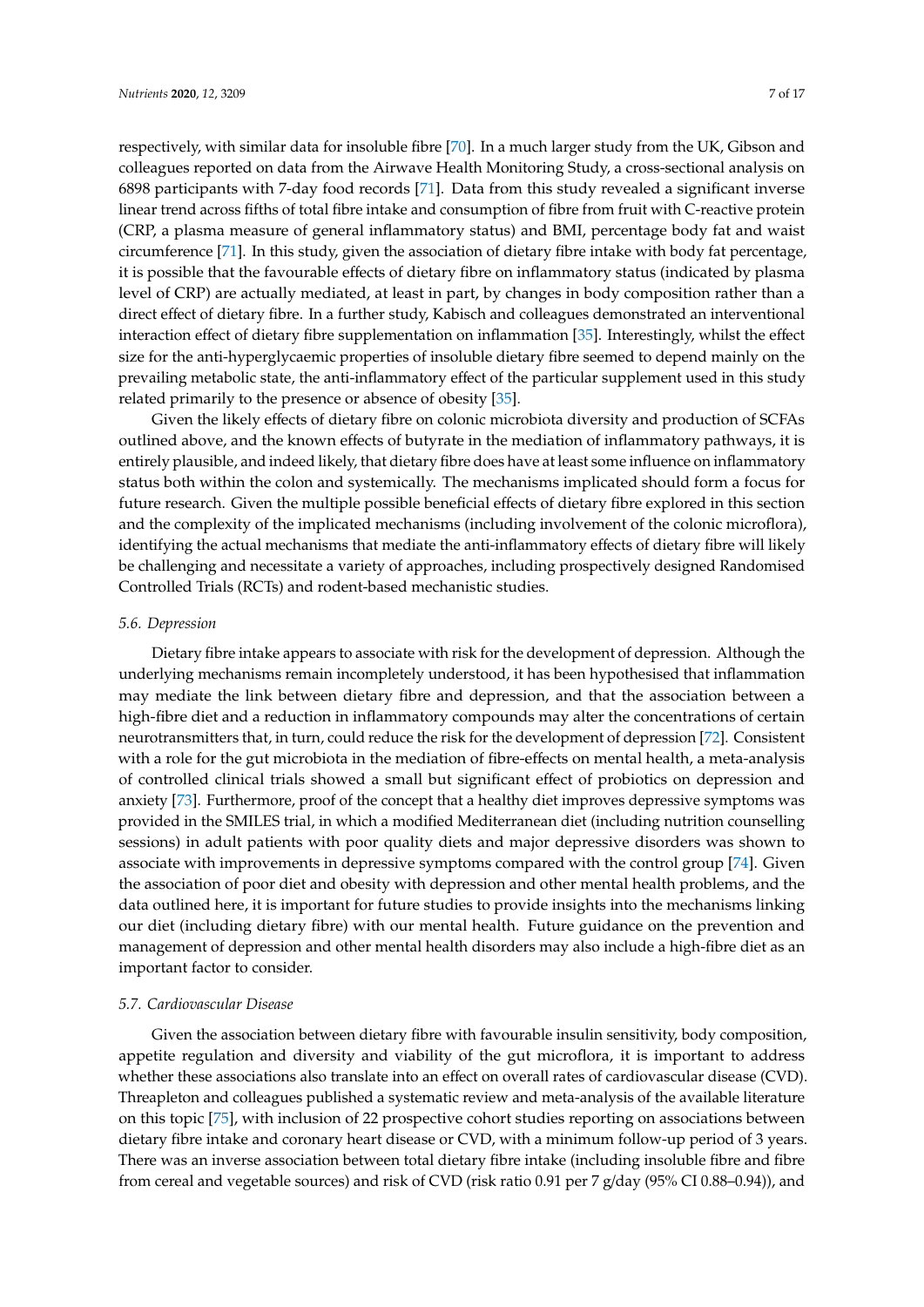coronary heart disease (risk ratio 0.91 per 7 g/day (CI 0.87–0.94)) [\[75\]](#page-15-15). Fruit fibre was only associated inversely with risk for CVD [\[75\]](#page-15-15).

Consistent with a beneficial effect of dietary fibre on overall risk for CVD, data from a more recent study have shown an association between consumption of ultra-processed foods (with typical impoverishment of dietary fibre) and increased CVD risk. Srour and colleagues reported on a large prospective population-based study from France (the 'NutriNet-Santé cohort'), with >105,000 adult participants reporting repeated 24-h dietary records [\[76\]](#page-15-16). Over a median follow up of 5.2 years, intake of ultra-processed food was associated with a higher risk of overall CVD, coronary heart disease and cerebrovascular disease. Interestingly, these associations remained statistically significant following adjustment for intake of other macronutrients, including dietary fibre [\[76\]](#page-15-16).

Finally, Kim et al. reported a meta-analysis from 15 prospective cohort studies on the association between dietary fibre intake and mortality from CVD and all cancers [\[77\]](#page-15-17). Pooled risk ratio for CVD mortality (based on the highest versus the lowest categories of dietary fibre intake) was 0.77 (95% CI: 0.71–0.84) [\[77\]](#page-15-17). There were also associations between increased dietary fibre intake and lower risk of mortality from coronary heart disease and all cancers. A dose–response meta-analysis also revealed a pooled relative risk reduction by 9% for CVD mortality for an increment of 10g/day of dietary fibre intake [\[77\]](#page-15-17).

Based on the available published literature, including meta-analyses and large population-based studies, there does appear to be an association between dietary fibre intake and both risk and mortality from CVD (including coronary heart disease and cerebrovascular disease). Evidence also suggests an association of dietary fibre with reduced mortality from cancer. As with other human-based studies on dietary fibre, there remains a question regarding causality, and other healthy lifestyle factors that associate with increased intake of dietary fibre may mediate at least some of the apparent benefits of dietary fibre on CVD risk. Neither, however, is it possible to disprove an important role for dietary fibre as a direct causal factor for improved CVD outlook. Indeed, the association of reduced levels of plasma Trimethylamine-N-oxide (TMAO, a by-product of certain gut microbiota, derived from choline) with reduced risk for CVD provides one potential mechanistic explanation for the association of dietary fibre intake with reduced CVD risk [\[78\]](#page-16-0). Although further RCTs on the direct benefits of dietary fibre (and the elucidation of the underlying mechanisms that mediate such benefits) would be desirable, based on currently reported data, the widely accepted dietary advice to optimise dietary fibre intake within the population seems entirely justified, realistic and safe.

#### *5.8. Colorectal Carcinoma (CRC) Prevention*

Colorectal carcinoma (CRC) is the third most common cancer globally [\[79\]](#page-16-1). Gianfredi and colleagues published a systematic review and meta-analysis to explore the association between dietary fibre and risk of CRC through a comparison between individuals with the highest and lowest dietary fibre intake. Of 376 papers, 25 datasets were included in the analysis, which revealed a protective role of dietary fibre intake on risk of CRC, with a highly significant effect size of 0.74 (95% CI: 0.67–0.82) and a moderate level of statistical heterogeneity [\[79\]](#page-16-1). A further case-control study on the effects of dietary fibre on CRC in a Chinese population of >260 cases and >250 controls was reported by Song and colleagues [\[80\]](#page-16-2). In this study, compared with CRC cases, the control group consumed significantly more vegetables, soy food and total fibre. There were significant inverse associations between risk for CRC and total fibre intake and consumption of vegetable fibre, soluble and insoluble fibre. Interestingly, consumption of fruit, meat and sea-food were equivalent between cases and controls [\[80\]](#page-16-2). In a further review of the existing literature, with identification of RCTs on the effect of dietary fibre on the recurrence of colorectal adenomatous polyps in those with a history of adenomatous polyps, and incidence of CRC compared with placebo, Yao and colleagues used a fixed-effect model based on >4700 participants from seven studies [\[81\]](#page-16-3). The authors showed no evidence to support dietary fibre intake in the prevention of recurrence of adenomatous polyps in those with a history of adenomatous polyps over a 2–8-year duration, although an attrition bias may have affected the data [\[81\]](#page-16-3). Based on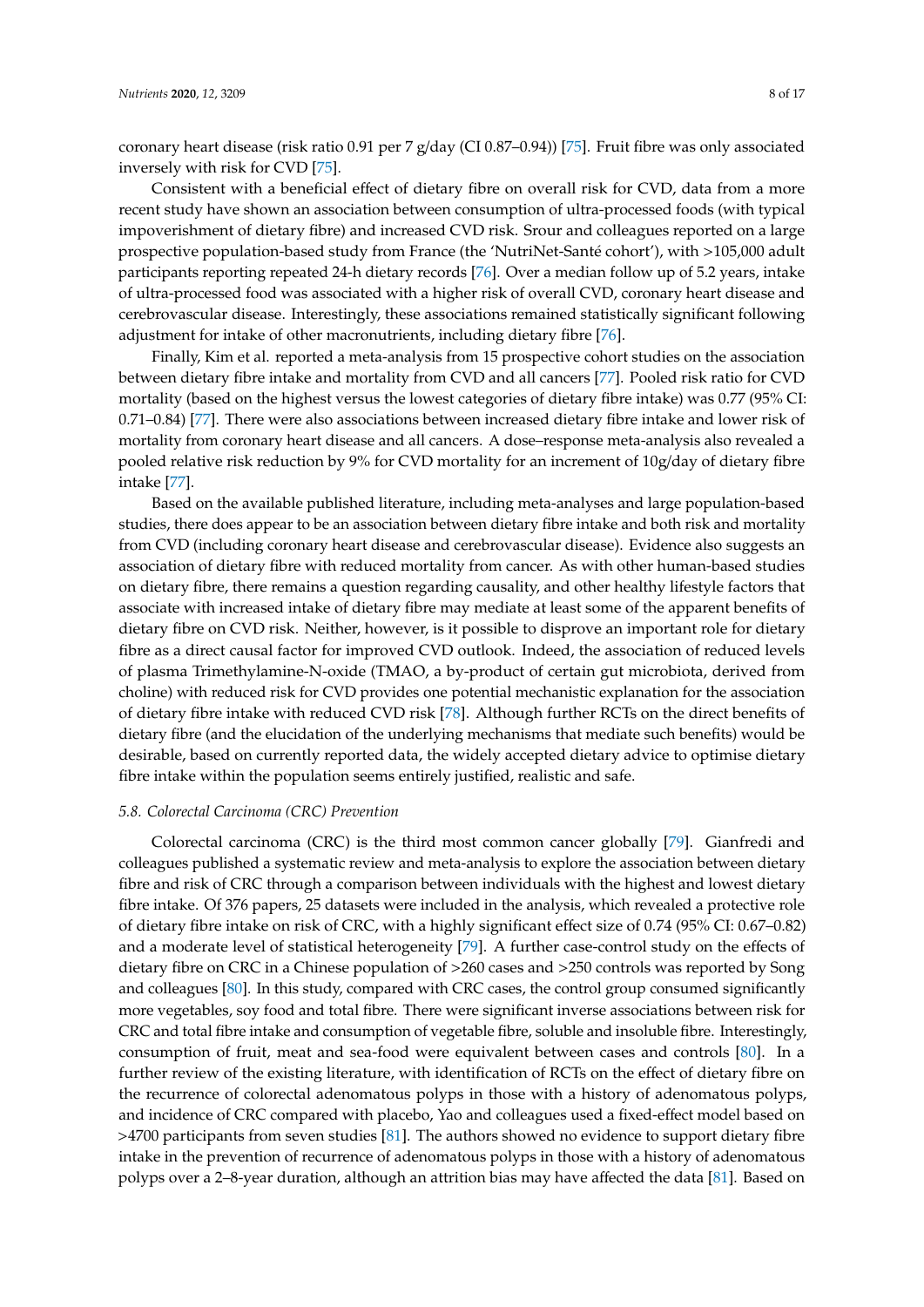current evidence, a protective role for dietary fibre on the development of CRC seems likely, although there is a need for more focused and prospectively designed RCTs to provide further evidence to support advocating a high fibre diet for prevention of CRC in the general population, particularly those with existing colonic adenomatous disease.

# *5.9. Mortality*

In one meta-analysis based on seven prospective cohort studies, there was an 11% reduction (95% CI 0.85–0.92) in all-cause mortality for each 10-g per day increment in the consumption of dietary fibre [\[82\]](#page-16-4). Regarding the type of dietary fibre, it appeared that cereal fibre consumption associated with the strongest inverse association with mortality [\[82\]](#page-16-4). It should be noted, however, that mortality as an outcome is not ideal as a marker of disease prevention [\[19\]](#page-12-13). Furthermore, the data presented here are based on association and do not provide evidence that increased dietary fibre necessarily causes an improved mortality rate. It remains possible that factors related to increased fibre intake, including healthy lifestyle factors (such as a healthy diet generally, physical activity and sleep sufficiency), may mediate at least some of the association between increased dietary fibre intake and improved longevity.

Having explored the multiple and varied mechanisms whereby dietary fibre may confer its numerous health benefits (summarised in Table [1\)](#page-8-0), including the important associations between dietary fibre intake and body weight and overall metabolic health, it is important to address the apparent disconnection between such benefits and the impoverishment of fibre consumption that typifies our modern-day Westernised diets. It is also important to explore how we can optimise fibre consumption at a population level in the future.

<span id="page-8-0"></span>

| Effect                                                             | <b>Health Benefit</b>                                                                                                                                                                                                                                               |
|--------------------------------------------------------------------|---------------------------------------------------------------------------------------------------------------------------------------------------------------------------------------------------------------------------------------------------------------------|
| Metabolic                                                          | Improved insulin sensitivity (mainly insoluble fibres), reduced risk of<br>developing T2D (mainly insoluble cereal fibres and whole grains)<br>Improved glycaemic status and lipid profiles (mainly soluble fibres),<br>reduced body weight and abdominal adiposity |
| Gut microflora                                                     | Gut microbial viability and diversity, metabolites from gut microflora<br>(including SCFAs)                                                                                                                                                                         |
| Cardiovascular                                                     | Chronic inflammation, cardiovascular risk, mortality                                                                                                                                                                                                                |
| Depression                                                         | Chronic inflammation, gut microbiota                                                                                                                                                                                                                                |
| Gastrointestinal Localised                                         | Colonic health and integrity, colonic motility, colorectal carcinoma                                                                                                                                                                                                |
| $SCFAs = Short Chain Fatty Acids; T2D = Type 2 Diabetes Mellitus.$ |                                                                                                                                                                                                                                                                     |

**Table 1.** Summary of the health benefits of dietary fibre.

# **6. Optimisation of Dietary Fibre Intake for the Future**

Our modern-day lifestyles within Westernised countries differ radically from our hominid hunter-gatherer ancestors. Accordingly, our genetic make-up is maladapted to our modern-day environs and lifestyles. Furthermore, our gut microbiota, that co-evolved with us over millions of years, and upon which our health utterly relies [\[55\]](#page-14-6), have likely changed radically through our evolutionarily highly unusual modern-day lifestyles, a major component of which is our diet.

As outlined earlier, our modern-day diets within European countries and North America are impoverished of fibre [\[19\]](#page-12-13). One obvious factor relates to the highly processed diets that many people adopt. Underlying explanations for such a radical shift in dietary consumption in recent decades are likely multi-factorial. These include an abundance of cheap and highly processed food supplies within our supermarkets and a bias for such food production from many food companies. Further contributing factors include advertising for processed foods, cultural and societal changes, convenience of highly processed diets (with a reduced need for cooking from raw ingredients), highly abundant 'fast-food' outlets and the hedonic and potentially addictive effects of the unnatural sugar–fat combination that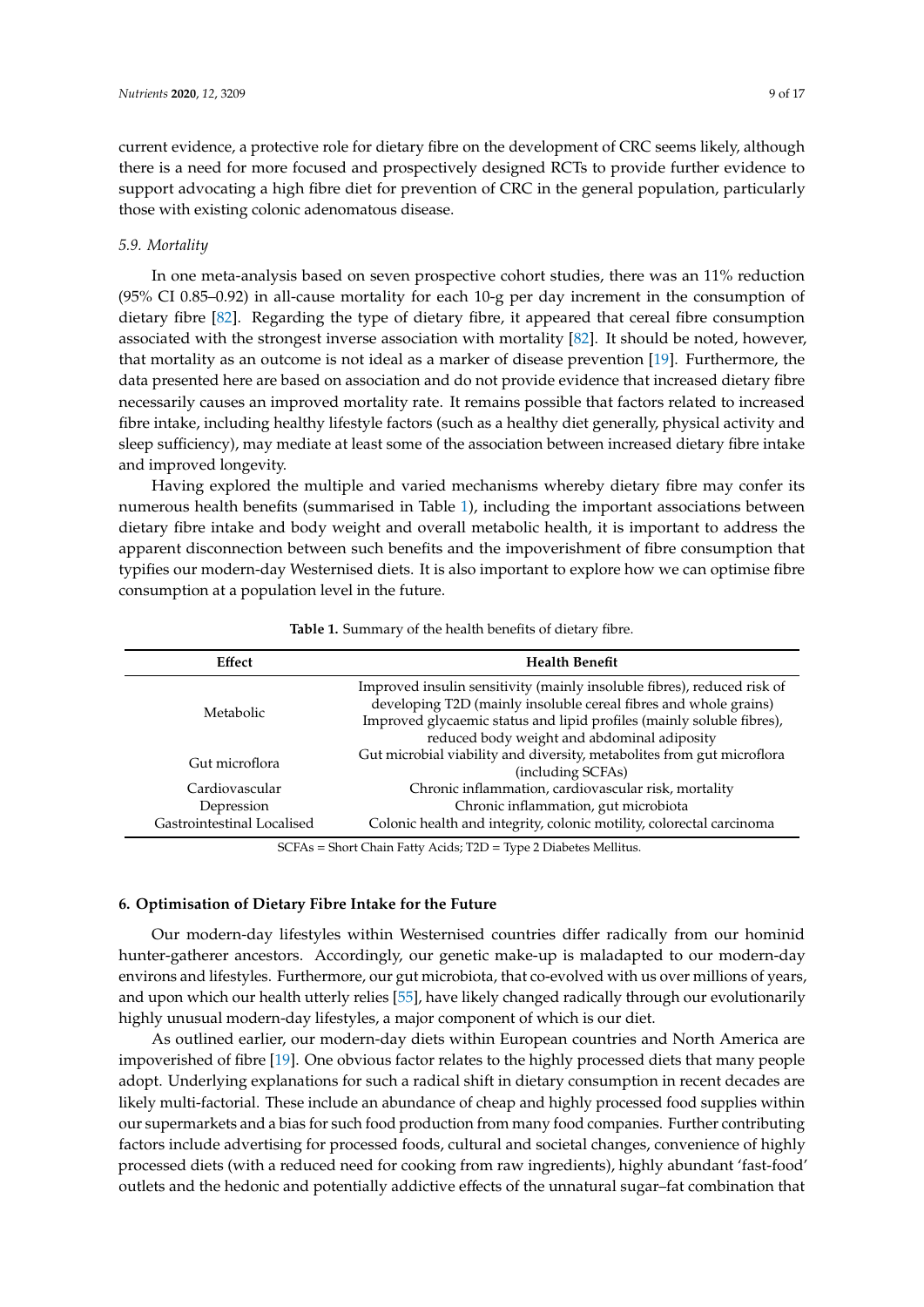typifies many highly processed foods [\[83\]](#page-16-5). One problem with highly processed foods is that their fibre content tends to be lower than meals prepared from raw ingredients. Rauber and colleagues reported on the consumption of ultra-processed foods within the UK, based on cross-sectional data from the UK National Diet and Nutrition Survey between 2008 and 2014 [\[84\]](#page-16-6). Based on a four-day food diary, it was shown that just 30.1% of calories originated from unprocessed or minimally processed foods, with the majority of calories (56.8%) coming from ultra-processed foods. Furthermore, whilst consumption of ultra-processed foods was associated with increased intake of carbohydrates, free sugars, saturated fats and sodium, consumption of ultra-processed foods also inversely correlated with dietary fibre intake [\[84\]](#page-16-6).

To address the lack of dietary fibre within Westernised populations will require a multi-faceted approach from multiple angles. Lifestyle and dietary advice and education on its own is simply not effective, as evidenced by the fact that despite decades of healthy eating advice, including encouragement to eat more fibre (with much media interest in fibre intake, such as brown versus white bread), our diet still lacks sufficient fibre content. In our view, for population-based behaviour change to occur, we need to address key factors, as outlined here.

#### *6.1. Availability of High-Fibre Food*

Many of us buy our food from supermarkets [\[85\]](#page-16-7). The convenience of shopping in a supermarket and the time- and cost-saving compared with shopping in more traditional retail outlets aligns well with our busy, time-pressured modern daily lives. Therefore, what is available to us when we shop in supermarkets heavily influences what we eat. Apart from the fruit and vegetable isles that usually confront us on entering a supermarket, much of the rest of the food on offer is processed in some way. To improve our fibre consumption would require increased availability of non-processed foods in our supermarkets, with a corresponding decrease in the availability of highly processed foods. This simple strategy is likely to encourage many of us to eat more fibre. Furthermore, a wider choice of high-fibre foods should be available (brown breads and pastas for example), with clear labelling on packaging to indicate these healthier higher-fibre options.

## *6.2. Manufacture of High-Fibre Food*

Supermarkets can only sell a wider variety of high-fibre foods if their suppliers, primarily the food companies, produce more high-fibre food options. Whilst it would perhaps be naïve to imagine a scenario where processing of foods was eliminated entirely (given the need for at least some processing to improve food longevity, for example), it would be desirable for food companies to continue to reduce the sugar–fat content of processed foods, for example. Whilst much progress has been made in this regard in recent years (including the availability of low-sugar 'diet' drinks [\[86\]](#page-16-8) and foods), there is still much progress that should be made. Regarding population-wide optimisation of dietary fibre intake, the main strategy over recent decades appears to have been through provision of dietary education and public-health messages, with an attempt to change mind-sets. Unfortunately, this strategy does not seem to have worked. There is corroboration of this conclusion by reported data from studies on dietary fibre. For example, in our own interventional OptiFiT study, the control group was encouraged to eat more fibre with little success [\[34](#page-13-13)[,35\]](#page-13-2). An alternate strategy would be for the food industries to produce healthy processed foods that are rich in dietary fibre. There is no reason why processed foods should not contain increased amounts of fibre—for example, through addition of powdered chicory, broccoli or whole grains to certain foods [\[21\]](#page-12-15). In a future scenario, with addition of small amounts of fibre to many types of processed foods, and for this process to become ubiquitous and normalised, dietary fibre intake within the population would increase without the need to change the mind-set of the consumer. The population-wide health benefits would likely be substantial (particularly for less educated people who are generally at increased risk of health problems), based on the wealth of evidence outlined in this review.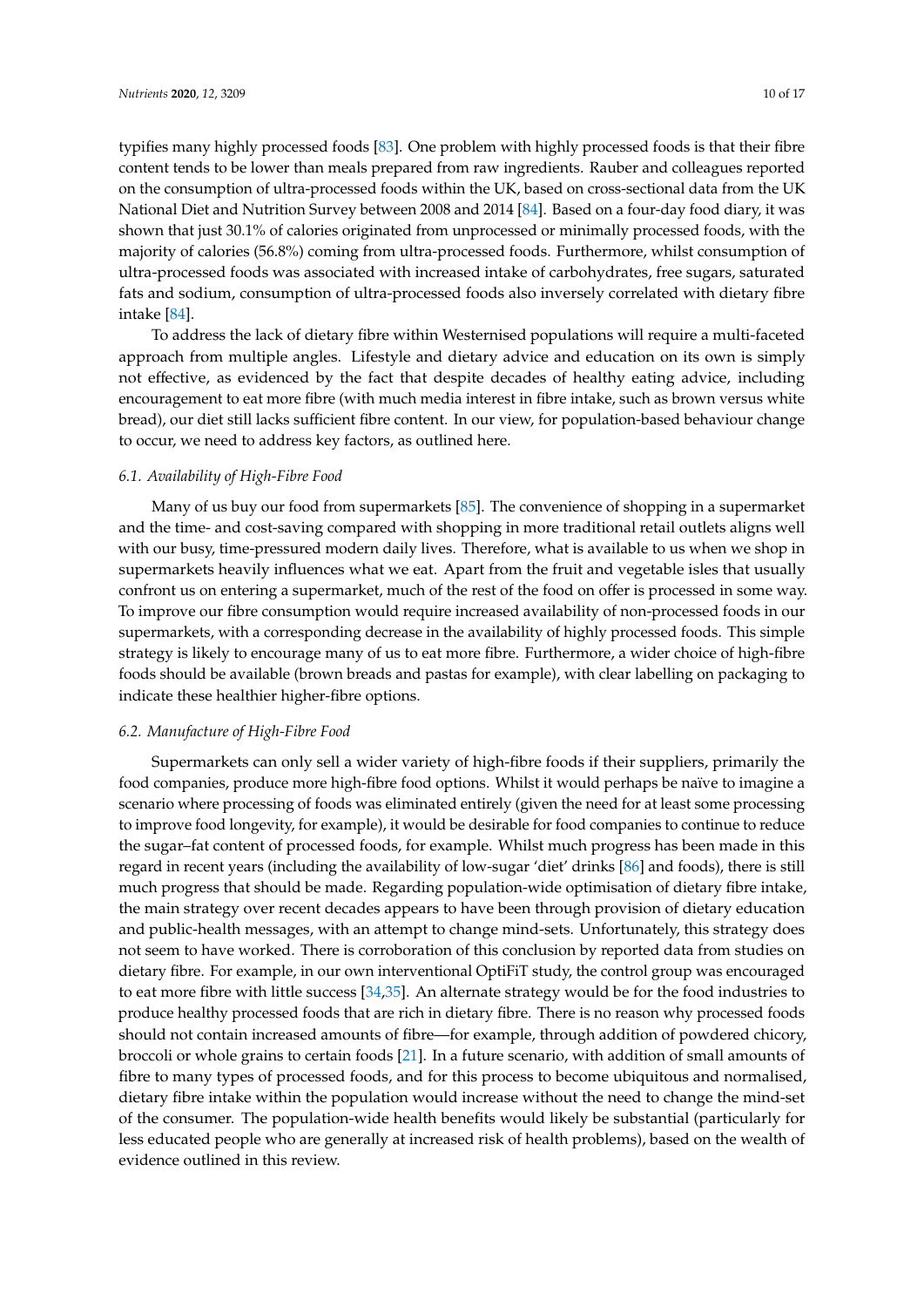Perhaps most intransigent to change is our culture and society. Any cultural change is usually a long process, perhaps even over a generation, and is unlikely to happen overnight. In addition to an effective education program on the health benefits of a high fibre diet, we need to develop imaginative strategies to encourage us to eat more fibre. Perhaps development of new recipes that use cauliflower rice instead of white rice or recipes with the addition of powdered broccoli, for example. Educating our children is important [\[87\]](#page-16-9) and we need to incorporate digital means to facilitate such changes. Perhaps an app that counts our daily intake of fibre and provides us with rewards on achieving our goals, or for a 'fibre counter' incorporated into a fitness tracker (to be used alongside data on step count, which many of us seem to find motivating). With government backing and a unified approach from supermarkets and food companies, cultural and societal change would likely follow on naturally and would be much more difficult to effect without these other necessary changes.

There are limiting factors that conspire against the establishment of optimised dietary fibre intake for the populace. These include the taste, appearance and digestibility of certain fibre-rich foods (primarily fermentable fibre), which some people may not prefer. Furthermore, some people avoid fibre-rich food because of its association with intestinal gas production and its consequences. These factors may explain at least some of the overall resentment towards fibre-rich foods within the general population. Furthermore, there may be important advantages for intake of non-soluble and less fermentable fibres (as we used in our reported studies [\[36\]](#page-13-3)), including a relatively low cost and the versatility for addition of such non-soluble fibre in small quantities to many foods. Indeed, in the UK, the non-soluble fibres that we used in our studies [\[36\]](#page-13-3) are currently available as a toast bread with added fibres. Furthermore, small amounts of non-soluble fibres (up to around 3%) are almost unremarkable in many products and would optimise fibre intake without adding any calories. This is important, as reliance for the recommended and desired daily dietary fibre intake from cereal products alone (which typically contain around 10% fibre) would require the consumption of around 300 g per day, which would exceed daily caloric requirements.

Other limitations of reported studies on dietary fibre include potential ceiling effects for the health benefits of dietary fibre, including for reducing the risk of cardiovascular disease and T2D. Many dietary fibre-related studies also have limitations in the quality of the data reported, with most studies being observational with relatively few participants and/or for a short duration. These factors, along with methodological heterogeneity between reported studies, and a lack of suitable outcomes provide a rationale for the implementation of well-powered and well-designed, blinded (through usage of supplements or fortification as placebo arms), RCTs on the effects of dietary fibre on clinically-relevant health outcomes.

#### **7. Concluding Remarks**

To conclude, much evidence supports an important role for dietary fibre intake as a contributor to overall metabolic health, through key pathways that include insulin sensitivity. Furthermore, there are clear associations between dietary fibre intake and multiple pathologies that include cardiovascular disease, colonic health, gut motility and risk for CRC. Dietary fibre intake also correlates with mortality. The gut microflora functions as an important mediator of the beneficial effects of dietary fibre, including the regulation of appetite and metabolic processes and chronic inflammatory pathways.

Many factors contribute towards the impoverishment of dietary fibre intake in the typical Western diet. Unfortunately, there is habituation of many of us to our modern-day environs, lifestyles, diets and eating-related behaviours. The problem is that what most of us consider normal is actually highly abnormal and about as far away from what our hominid hunter-gatherer ancestors experienced and enjoyed as it is possible to imagine. The fact is that over decades, a blink of an eye in hominid history, we have gradually migrated into our current environments, lifestyles and culture, and it is very hard for most of us to imagine an alternate scenario. Stepwise changes are required. By adopting some of the suggested strategies here, it is our belief that real change in dietary fibre intake can occur. Despite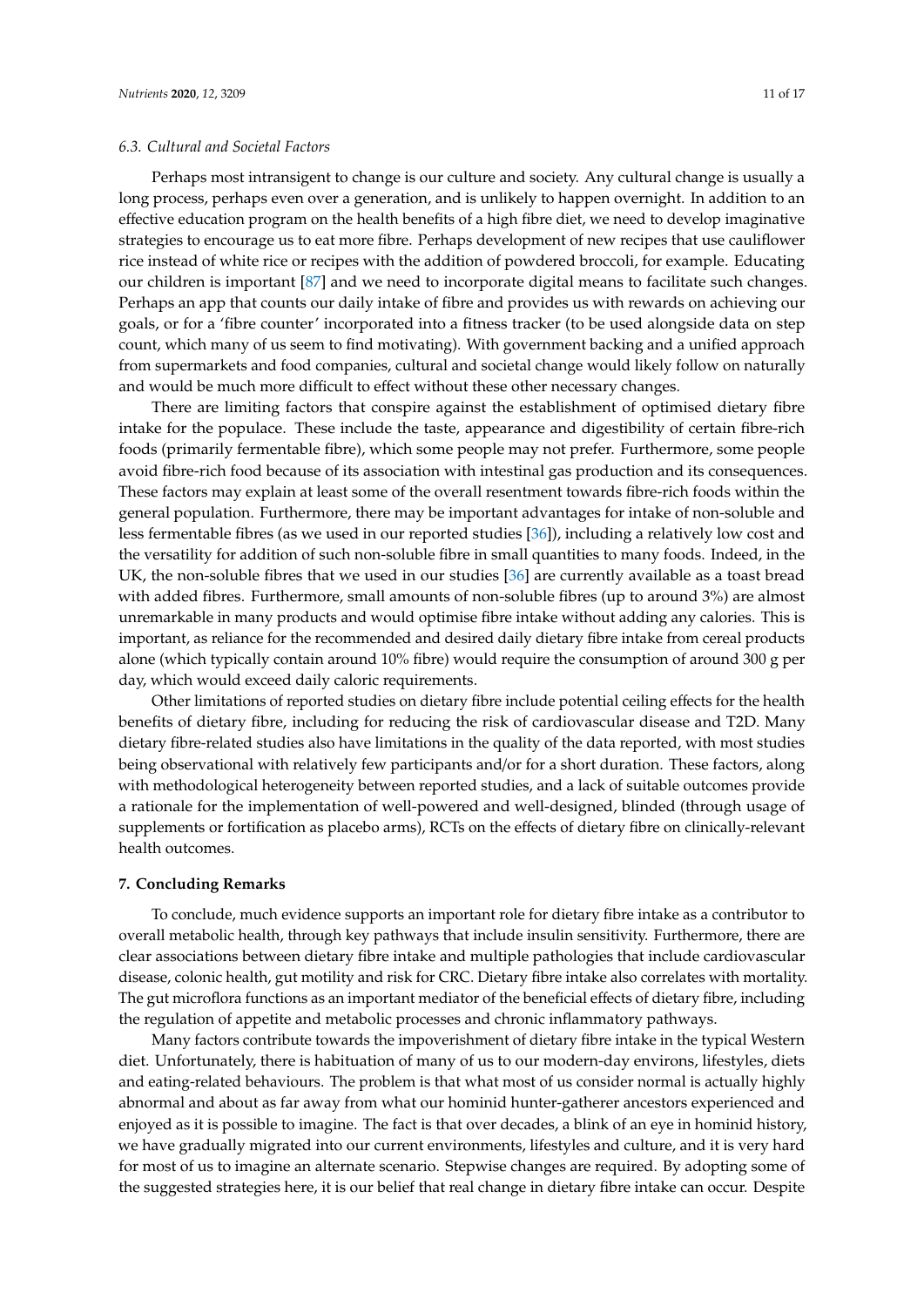all the technological breakthroughs and progress of our species during much of the 20th century and the resultant radical changes in our lifestyles, environments and eating habits, we may spend much of the 21st century searching for ways in which to re-establish some healthier lifestyle choices. Some of these will, doubtless, include lifestyle choices that our ancestors enjoyed in the pre-industrialised era, including, fundamentally, the adoption of a non-processed diet that is full of fibre.

Consumption of ultra-processed foods is not natural. We did not evolve to adopt this dietary maladaptive behaviour and neither did our gut flora. Our hominid ancestors and all of their ancient ancestors never ate ultra-processed foods. Our current dietary habits in the Western world are extremely unusual and will even be considered as an anomaly by food historians from a future era. Whilst global poverty and ill health remains a major problem and concern, most Western societies have developed shelter, clean water, sanitation and advanced healthcare systems to improve our comfort, quality of life and overall longevity. Our modern Western diets, however, remain a problem. Unlike the other examples of human advanced development provided here, the clear benefits of which are incontrovertible, our diets seem to have deteriorated. This is unfortunate given the central role of our diet, including the multiple benefits mediated by our gut microbiota, as an important determinant of overall health and wellbeing. Although many aspects of our diet are concerning (including our excessive consumption of sugars and fat), the clear lack of dietary fibre in our modern-day diet is of particular concern.

Despite a wealth of evidence generated over many decades to corroborate the multiple health benefits of dietary fibre, the health risks of a diet that lacks fibre and the corresponding efforts to provide public health messages to educate the populace, sadly, within the Western world, our diets remain lacking in fibre. It would be easy to apportion blame solely on the food companies that process fibre-impoverished food products. This would be wrong: we all have a choice regarding our diet, although it is unfortunate that a healthy diet generally costs around 25–30% more than an unhealthy diet based on highly processed foods. However, the wide availability, convenience and even relatively low cost of highly processed foods in our supermarkets should not compel us to make those relatively unhealthy choices. As food consumers, our choice of high-fibre foods in preference to fibre-impoverished ultra-processed foods likely has a major positive impact on our future health and wellbeing and will ultimately influence the strategic commercial plans of food companies, with likely future improvements in the fibre content of processed food production. In our capitalist culture of modern Westernised societies with 'consumer as king', we all need to vote with our mouths, and in the process, re-discover the joy of cooking with fresh and fibre-replete ingredients.

**Author Contributions:** Conceptualization: T.M.B., S.K., A.F.H.P. and M.O.W.; Methodology: T.M.B. and M.O.W.; Writing-original draft preparation: T.M.B.; Writing-review and editing: T.M.B., S.K., A.F.H.P. and M.O.W. All authors have read and agreed to the published version of the manuscript.

**Funding:** This research received no external funding.

**Conflicts of Interest:** S.K., A.F.H.P. and M.O.W. had received grants from Rettenmaier and Soehne, Rosenberg, Germany in the past (M.O.W. 2004/2005; S.K. and A.F.H.P. up to 2014; travel grant 2015).

# **References**

- <span id="page-11-0"></span>1. World Health Organization. *Obesity and Overweight*; World Health Organization: Geneva, Switzerland, 2019.
- <span id="page-11-1"></span>2. Pi-Sunyer, X. The medical risks of obesity. *Postgrad. Med.* **2009**, *121*, 21–33. [\[CrossRef\]](http://dx.doi.org/10.3810/pgm.2009.11.2074) [\[PubMed\]](http://www.ncbi.nlm.nih.gov/pubmed/19940414)
- <span id="page-11-2"></span>3. Peeters, A.; Barendregt, J.; Willekens, F.; Mackenbach, J.; Al Mamun, A.; Bonneux, L. Obesity in adulthood and its consequences for life expectancy: A life-table analysis. *Ann. Int. Med.* **2003**, *138*, 24–32. [\[CrossRef\]](http://dx.doi.org/10.7326/0003-4819-138-1-200301070-00008) [\[PubMed\]](http://www.ncbi.nlm.nih.gov/pubmed/12513041)
- <span id="page-11-3"></span>4. Sarwer, D.B.; Polonsky, H.M. The psychosocial burden of obesity. *Endocrinol. Metab. Clin. N. Am.* **2016**, *45*, 677–688. [\[CrossRef\]](http://dx.doi.org/10.1016/j.ecl.2016.04.016) [\[PubMed\]](http://www.ncbi.nlm.nih.gov/pubmed/27519139)
- <span id="page-11-4"></span>5. Nigatu, Y.T.; van de Ven, H.A.; van der Klink, J.J.; Brouwer, S.; Reijneveld, S.A.; Bultmann, U. Overweight, obesity and work functioning: The role of working-time arrangements. *Appl. Ergon.* **2016**, *52*, 128–134. [\[CrossRef\]](http://dx.doi.org/10.1016/j.apergo.2015.07.016)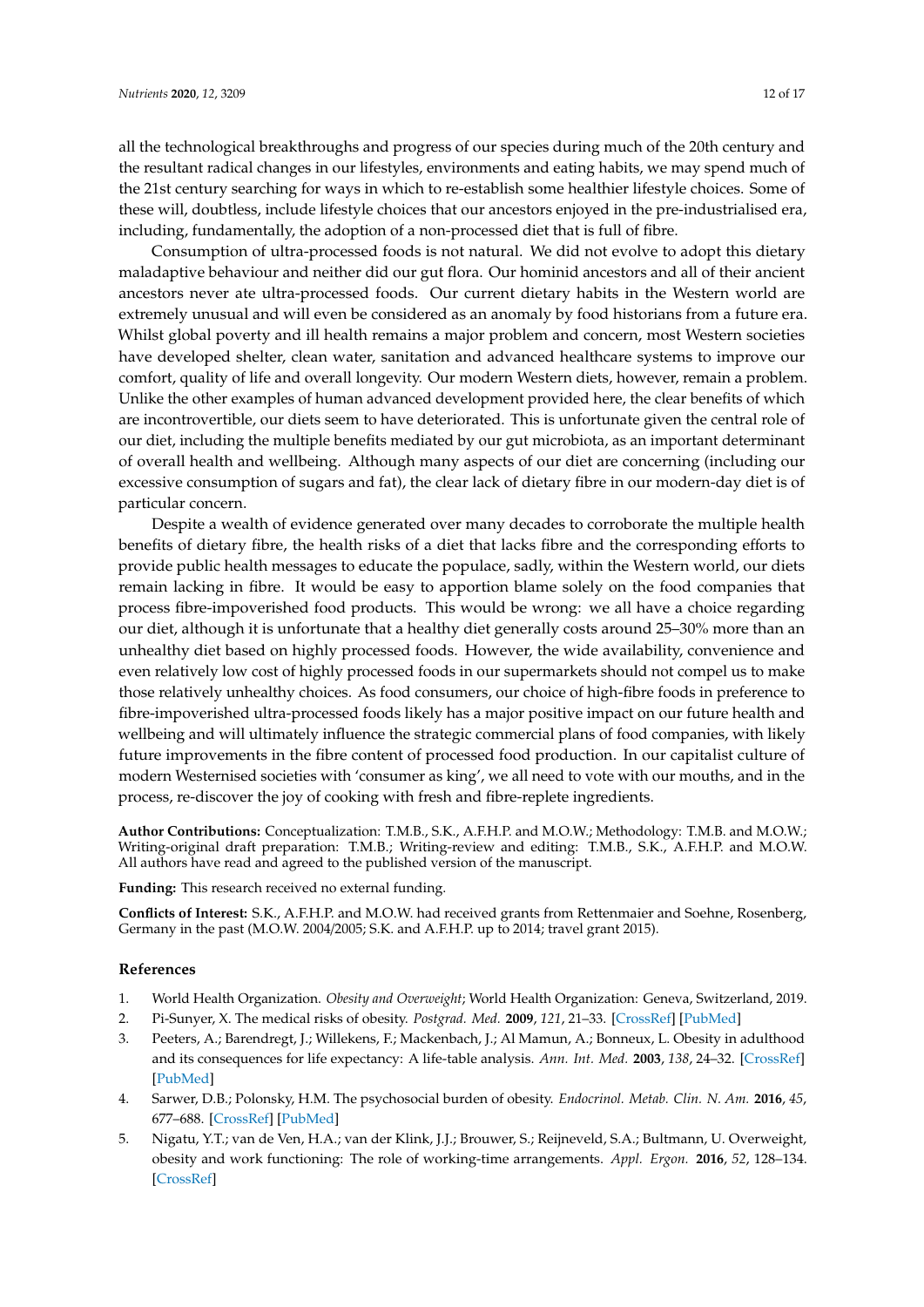- <span id="page-12-0"></span>6. Cecchini, M. Use of healthcare services and expenditure in the US in 2025: The effect of obesity and morbid obesity. *PLoS ONE* **2018**, *13*, e0206703. [\[CrossRef\]](http://dx.doi.org/10.1371/journal.pone.0206703)
- <span id="page-12-1"></span>7. Timper, K.; Bruning, J.C. Hypothalamic circuits regulating appetite and energy homeostasis: Pathways to obesity. *Dis. Models Mech.* **2017**, *10*, 679–689. [\[CrossRef\]](http://dx.doi.org/10.1242/dmm.026609)
- <span id="page-12-2"></span>8. Vidal, J.; Corcelles, R.; Jimenez, A.; Flores, L.; Lacy, A.M. Metabolic and Bariatric Surgery for Obesity. *Gastroenterology* **2017**, *152*, 1780–1790. [\[CrossRef\]](http://dx.doi.org/10.1053/j.gastro.2017.01.051)
- <span id="page-12-3"></span>9. Velazquez, A.; Apovian, C.M. Pharmacological management of obesity. *Minerva Endocrinol.* **2018**, *43*, 356–366.
- <span id="page-12-4"></span>10. Teixeira, P.J.; Marques, M.M. Health Behavior Change for Obesity Management. *Obes. Facts* **2017**, *10*, 666–673. [\[CrossRef\]](http://dx.doi.org/10.1159/000484933)
- <span id="page-12-5"></span>11. Donini, L.M.; Marrocco, W.; Marocco, C.; Lenzi, A. Validity of the Self- Mini Nutritional Assessment (Self-MNA) for the Evaluation of Nutritional Risk. A Cross- Sectional Study Conducted in General Practice. *J. Nutr. Health Aging* **2018**, *22*, 44–52. [\[CrossRef\]](http://dx.doi.org/10.1007/s12603-017-0919-y)
- <span id="page-12-6"></span>12. Harcombe, Z. Dietary fat guidelines have no evidence base: Where next for public health nutritional advice? *Br. J. Sports Med.* **2017**, *51*, 769–774. [\[CrossRef\]](http://dx.doi.org/10.1136/bjsports-2016-096734) [\[PubMed\]](http://www.ncbi.nlm.nih.gov/pubmed/27797736)
- <span id="page-12-7"></span>13. Hinde, S. Understanding the role of carbohydrates in optimal nutrition. *Nurs. Stand.* **2019**, *34*, 76–82. [\[CrossRef\]](http://dx.doi.org/10.7748/ns.2019.e11323) [\[PubMed\]](http://www.ncbi.nlm.nih.gov/pubmed/31468779)
- <span id="page-12-8"></span>14. Hijova, E.; Bertkova, I.; Stofilova, J. Dietary fibre as prebiotics in nutrition. *Cent. Eur. J. Public Health* **2019**, *27*, 251–255. [\[CrossRef\]](http://dx.doi.org/10.21101/cejph.a5313)
- <span id="page-12-9"></span>15. Weickert, M.O.; Pfeiffer, A.F. Metabolic effects of dietary fiber consumption and prevention of diabetes. *J. Nutr.* **2008**, *138*, 439–442. [\[CrossRef\]](http://dx.doi.org/10.1093/jn/138.3.439)
- <span id="page-12-10"></span>16. Slavin, J.L. Dietary fiber: Classification, chemical analyses, and food sources. *J. Am. Diet. Assoc.* **1987**, *87*, 1164–1171.
- <span id="page-12-11"></span>17. Coffin, C.S.; Shaffer, E.A. The hot air and cold facts of dietary fibre. *Can. J. Gastroenterol.* **2006**, *20*, 255–256. [\[CrossRef\]](http://dx.doi.org/10.1155/2006/390953) [\[PubMed\]](http://www.ncbi.nlm.nih.gov/pubmed/16609752)
- <span id="page-12-12"></span>18. Weickert, M.O.; Pfeiffer, A.F.H. Impact of Dietary Fiber Consumption on Insulin Resistance and the Prevention of Type 2 Diabetes. *J. Nutr.* **2018**, *148*, 7–12. [\[CrossRef\]](http://dx.doi.org/10.1093/jn/nxx008) [\[PubMed\]](http://www.ncbi.nlm.nih.gov/pubmed/29378044)
- <span id="page-12-13"></span>19. Stephen, A.M.; Champ, M.M.; Cloran, S.J.; Fleith, M.; van Lieshout, L.; Mejborn, H.; Burley, V.J. Dietary fibre in Europe: Current state of knowledge on definitions, sources, recommendations, intakes and relationships to health. *Nutr. Res. Rev.* **2017**, *30*, 149–190. [\[CrossRef\]](http://dx.doi.org/10.1017/S095442241700004X)
- <span id="page-12-14"></span>20. Burkitt, D.P.; Trowell, H.C. Dietary fibre and western diseases. *Ir. Med. J.* **1977**, *70*, 272–277.
- <span id="page-12-15"></span>21. Woo, H.I.; Kwak, S.H.; Lee, Y.; Choi, J.H.; Cho, Y.M.; Om, A.S. A Controlled, Randomized, Double-blind Trial to Evaluate the Effect of Vegetables and Whole Grain Powder That Is Rich in Dietary Fibers on Bowel Functions and Defecation in Constipated Young Adults. *J. Cancer Prev.* **2015**, *20*, 64–69. [\[CrossRef\]](http://dx.doi.org/10.15430/JCP.2015.20.1.64)
- <span id="page-12-16"></span>22. Rao, S.S.; Yu, S.; Fedewa, A. Systematic review: Dietary fibre and FODMAP-restricted diet in the management of constipation and irritable bowel syndrome. *Aliment. Pharmacol. Ther.* **2015**, *41*, 1256–1270. [\[CrossRef\]](http://dx.doi.org/10.1111/apt.13167) [\[PubMed\]](http://www.ncbi.nlm.nih.gov/pubmed/25903636)
- <span id="page-12-17"></span>23. Solah, V.A.; Kerr, D.A.; Hunt, W.J.; Johnson, S.K.; Boushey, C.J.; Delp, E.J.; Meng, X.; Gahler, R.J.; James, A.P.; Mukhtar, A.S.; et al. Effect of Fibre Supplementation on Body Weight and Composition, Frequency of Eating and Dietary Choice in Overweight Individuals. *Nutrients* **2017**, *9*, 149. [\[CrossRef\]](http://dx.doi.org/10.3390/nu9020149) [\[PubMed\]](http://www.ncbi.nlm.nih.gov/pubmed/28212353)
- <span id="page-12-18"></span>24. Weickert, M.O. What dietary modification best improves insulin sensitivity and why? *Clin. Endocrinol.* **2012**, *77*, 508–512. [\[CrossRef\]](http://dx.doi.org/10.1111/j.1365-2265.2012.04450.x) [\[PubMed\]](http://www.ncbi.nlm.nih.gov/pubmed/22640465)
- <span id="page-12-19"></span>25. Weickert, M.O. High fiber intake, dietary protein, and prevention of type 2 diabetes. *Expert Rev. Endocrinol. Metab.* **2018**, *13*, 223–224. [\[CrossRef\]](http://dx.doi.org/10.1080/17446651.2018.1513320) [\[PubMed\]](http://www.ncbi.nlm.nih.gov/pubmed/30141693)
- <span id="page-12-20"></span>26. Kim, S.J.; de Souza, R.J.; Choo, V.L.; Ha, V.; Cozma, A.I.; Chiavaroli, L.; Mirrahimi, A.; Blanco Mejia, S.; Di Buono, M.; Bernstein, A.M.; et al. Effects of dietary pulse consumption on body weight: A systematic review and meta-analysis of randomized controlled trials. *Am. J. Clin. Nutr.* **2016**, *103*, 1213–1223. [\[CrossRef\]](http://dx.doi.org/10.3945/ajcn.115.124677)
- <span id="page-12-21"></span>27. Jovanovski, E.; Mazhar, N.; Komishon, A.; Khayyat, R.; Li, D.; Blanco Mejia, S.; Khan, T.; Jenkins, A.L.; Smircic-Duvnjak, L.; Sievenpiper, J.L.; et al. Can dietary viscous fiber affect body weight independently of an energy-restrictive diet? A systematic review and meta-analysis of randomized controlled trials. *Am. J. Clin. Nutr.* **2020**, *111*, 471–485. [\[CrossRef\]](http://dx.doi.org/10.1093/ajcn/nqz292)
- <span id="page-12-22"></span>28. Miketinas, D.C.; Bray, G.A.; Beyl, R.A.; Ryan, D.H.; Sacks, F.M.; Champagne, C.M. Fiber Intake Predicts Weight Loss and Dietary Adherence in Adults Consuming Calorie-Restricted Diets: The POUNDS Lost (Preventing Overweight Using Novel Dietary Strategies) Study. *J. Nutr.* **2019**, *149*, 1742–1748. [\[CrossRef\]](http://dx.doi.org/10.1093/jn/nxz117)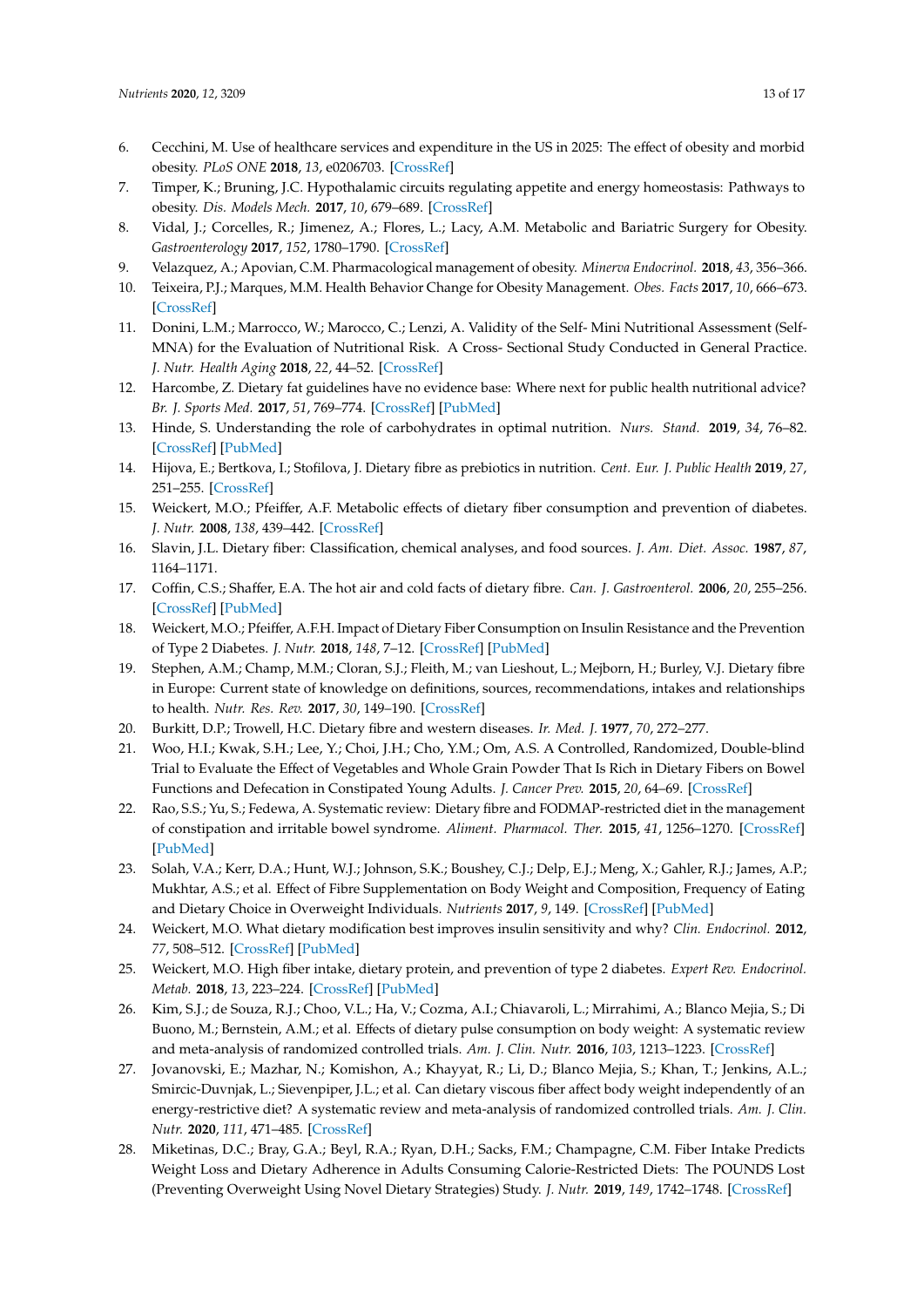- <span id="page-13-0"></span>29. Isken, F.; Klaus, S.; Osterhoff, M.; Pfeiffer, A.F.; Weickert, M.O. Effects of long-term soluble vs. insoluble dietary fiber intake on high-fat diet-induced obesity in C57BL/6J mice. *J. Nutr. Biochem.* **2010**, *21*, 278–284. [\[CrossRef\]](http://dx.doi.org/10.1016/j.jnutbio.2008.12.012)
- <span id="page-13-1"></span>30. Weickert, M.O.; Mohlig, M.; Koebnick, C.; Holst, J.J.; Namsolleck, P.; Ristow, M.; Osterhoff, M.; Rochlitz, H.; Rudovich, N.; Spranger, J.; et al. Impact of cereal fibre on glucose-regulating factors. *Diabetologia* **2005**, *48*, 2343–2353. [\[CrossRef\]](http://dx.doi.org/10.1007/s00125-005-1941-x)
- 31. Weickert, M.O.; Mohlig, M.; Schofl, C.; Arafat, A.M.; Otto, B.; Viehoff, H.; Koebnick, C.; Kohl, A.; Spranger, J.; Pfeiffer, A.F.H. Cereal fiber improves whole-body insulin sensitivity in overweight and obese women. *Diabetes Care* **2006**, *29*, 775–780. [\[CrossRef\]](http://dx.doi.org/10.2337/diacare.29.04.06.dc05-2374)
- 32. Honsek, C.; Kabisch, S.; Kemper, M.; Gerbracht, C.; Arafat, A.M.; Birkenfeld, A.L.; Dambeck, U.; Osterhoff, M.A.; Weickert, M.O.; Pfeiffer, A.F.H. Fibre supplementation for the prevention of type 2 diabetes and improvement of glucose metabolism: The randomised controlled Optimal Fibre Trial (OptiFiT). *Diabetologia* **2018**, *61*, 1295–1305. [\[CrossRef\]](http://dx.doi.org/10.1007/s00125-018-4582-6) [\[PubMed\]](http://www.ncbi.nlm.nih.gov/pubmed/29492637)
- <span id="page-13-7"></span>33. Russell, W.R.; Baka, A.; Bjorck, I.; Delzenne, N.; Gao, D.; Griffiths, H.R.; Hadjilucas, E.; Juvonen, K.; Lahtinen, S.; Lansink, M.; et al. Impact of Diet Composition on Blood Glucose Regulation. *Crit. Rev. Food Sci. Nutr.* **2016**, *56*, 541–590. [\[CrossRef\]](http://dx.doi.org/10.1080/10408398.2013.792772) [\[PubMed\]](http://www.ncbi.nlm.nih.gov/pubmed/24219323)
- <span id="page-13-13"></span>34. Kabisch, S.; Meyer, N.M.T.; Honsek, C.; Gerbracht, C.; Dambeck, U.; Kemper, M.; Osterhoff, M.A.; Birkenfeld, A.L.; Arafat, A.M.; Hjorth, M.F.; et al. Fasting Glucose State Determines Metabolic Response to Supplementation with Insoluble Cereal Fibre: A Secondary Analysis of the Optimal Fibre Trial (OptiFiT). *Nutrients* **2019**, *11*, 2385. [\[CrossRef\]](http://dx.doi.org/10.3390/nu11102385)
- <span id="page-13-2"></span>35. Kabisch, S.; Meyer, N.M.T.; Honsek, C.; Gerbracht, C.; Dambeck, U.; Kemper, M.; Osterhoff, M.A.; Birkenfeld, A.L.; Arafat, A.M.; Weickert, M.O.; et al. Obesity Does Not Modulate the Glycometabolic Benefit of Insoluble Cereal Fibre in Subjects with Prediabetes-A Stratified Post Hoc Analysis of the Optimal Fibre Trial (OptiFiT). *Nutrients* **2019**, *11*, 2726. [\[CrossRef\]](http://dx.doi.org/10.3390/nu11112726) [\[PubMed\]](http://www.ncbi.nlm.nih.gov/pubmed/31717901)
- <span id="page-13-3"></span>36. Weickert, M.O.; Roden, M.; Isken, F.; Hoffmann, D.; Nowotny, P.; Osterhoff, M.; Blaut, M.; Alpert, C.; Gogebakan, O.; Bumke-Vogt, C.; et al. Effects of supplemented isoenergetic diets differing in cereal fiber and protein content on insulin sensitivity in overweight humans. *Am. J. Clin. Nutr.* **2011**, *94*, 459–471. [\[CrossRef\]](http://dx.doi.org/10.3945/ajcn.110.004374) [\[PubMed\]](http://www.ncbi.nlm.nih.gov/pubmed/21633074)
- <span id="page-13-4"></span>37. Morimoto, N.; Kasuga, C.; Tanaka, A.; Kamachi, K.; Ai, M.; Urayama, K.Y.; Tanaka, A. Association between dietary fibre:carbohydrate intake ratio and insulin resistance in Japanese adults without type 2 diabetes. *Br. J. Nutr.* **2018**, *119*, 620–628. [\[CrossRef\]](http://dx.doi.org/10.1017/S0007114517003725)
- <span id="page-13-5"></span>38. Castro-Quezada, I.; Flores-Guillen, E.; Nunez-Ortega, P.E.; Irecta-Najera, C.A.; Sanchez-Chino, X.M.; Mendez-Flores, O.G.; Olivo-Vidal, Z.E.; Garcia-Miranda, R.; Solis-Hernandez, R.; Ochoa-Diaz-Lopez, H. Dietary Carbohydrates and Insulin Resistance in Adolescents from Marginalized Areas of Chiapas, Mexico. *Nutrients* **2019**, *11*, 3066. [\[CrossRef\]](http://dx.doi.org/10.3390/nu11123066)
- <span id="page-13-6"></span>39. Reynolds, A.N.; Akerman, A.P.; Mann, J. Dietary fibre and whole grains in diabetes management: Systematic review and meta-analyses. *PLoS Med.* **2020**, *17*, e1003053. [\[CrossRef\]](http://dx.doi.org/10.1371/journal.pmed.1003053)
- <span id="page-13-8"></span>40. Isken, F.; Klaus, S.; Petzke, K.J.; Loddenkemper, C.; Pfeiffer, A.F.; Weickert, M.O. Impairment of fat oxidation under high- vs. low-glycemic index diet occurs before the development of an obese phenotype. *Am. J. Physiol. Endocrinol. Metab.* **2010**, *298*, E287–E295. [\[CrossRef\]](http://dx.doi.org/10.1152/ajpendo.00515.2009)
- <span id="page-13-9"></span>41. Gruendel, S.; Otto, B.; Garcia, A.L.; Wagner, K.; Mueller, C.; Weickert, M.O.; Heldwein, W.; Koebnick, C. Carob pulp preparation rich in insoluble dietary fibre and polyphenols increases plasma glucose and serum insulin responses in combination with a glucose load in humans. *Br. J. Nutr.* **2007**, *98*, 101–105. [\[CrossRef\]](http://dx.doi.org/10.1017/S0007114507701642)
- <span id="page-13-10"></span>42. Schulze, M.B.; Schulz, M.; Heidemann, C.; Schienkiewitz, A.; Hoffmann, K.; Boeing, H. Fiber and magnesium intake and incidence of type 2 diabetes: A prospective study and meta-analysis. *Arch. Intern. Med.* **2007**, *167*, 956–965. [\[CrossRef\]](http://dx.doi.org/10.1001/archinte.167.9.956) [\[PubMed\]](http://www.ncbi.nlm.nih.gov/pubmed/17502538)
- <span id="page-13-11"></span>43. De Munter, J.S.; Hu, F.B.; Spiegelman, D.; Franz, M.; van Dam, R.M. Whole grain, bran, and germ intake and risk of type 2 diabetes: A prospective cohort study and systematic review. *PLoS Med.* **2007**, *4*, e261. [\[CrossRef\]](http://dx.doi.org/10.1371/journal.pmed.0040261) [\[PubMed\]](http://www.ncbi.nlm.nih.gov/pubmed/17760498)
- <span id="page-13-12"></span>44. Isken, F.; Weickert, M.O.; Tschop, M.H.; Nogueiras, R.; Mohlig, M.; Abdelrahman, A.; Klaus, S.; Thorens, B.; Pfeiffer, A.F. Metabolic effects of diets differing in glycaemic index depend on age and endogenous glucose-dependent insulinotrophic polypeptide in mice. *Diabetologia* **2009**, *52*, 2159–2168. [\[CrossRef\]](http://dx.doi.org/10.1007/s00125-009-1466-9) [\[PubMed\]](http://www.ncbi.nlm.nih.gov/pubmed/19644669)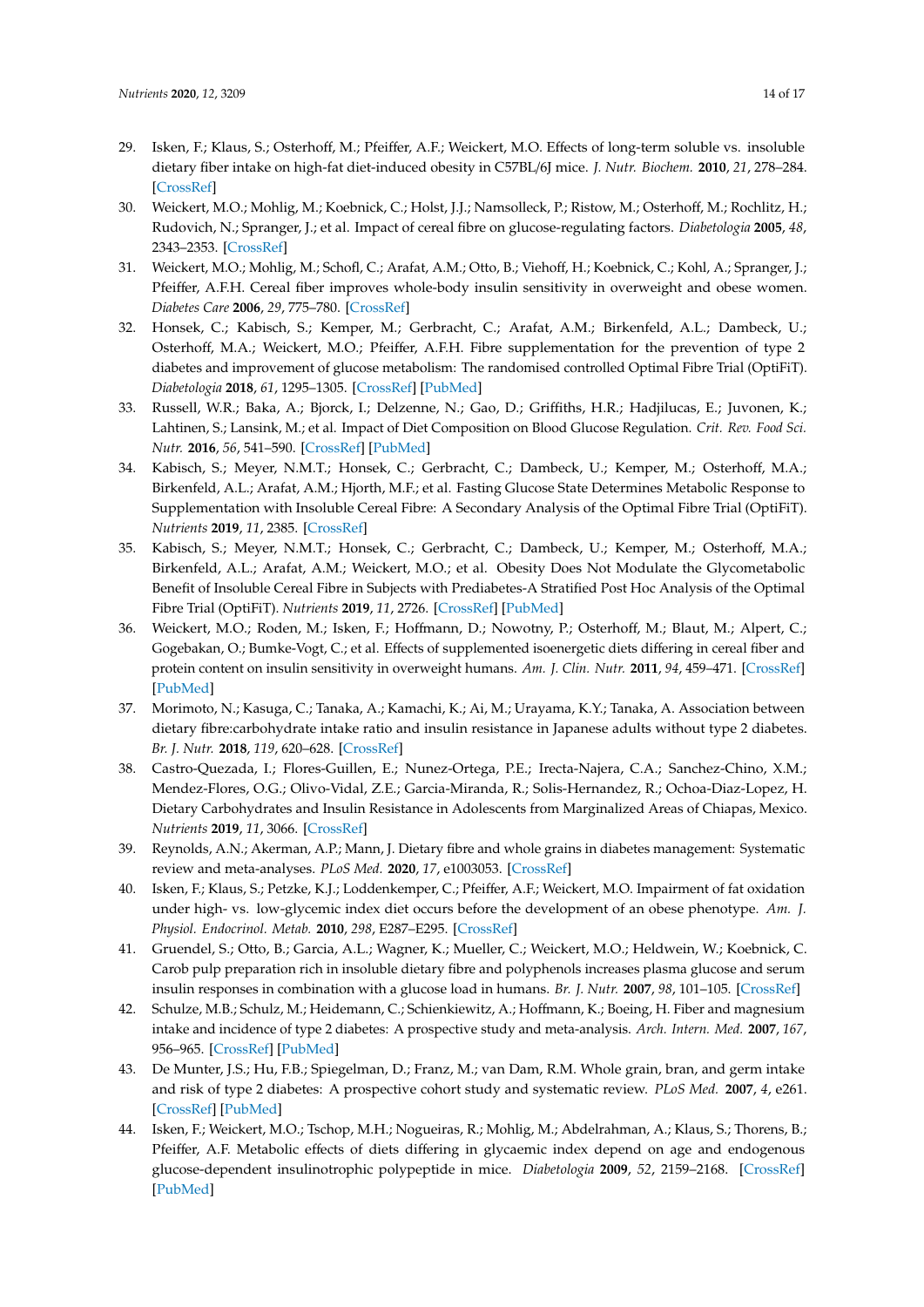- 45. Weickert, M.O.; Spranger, J.; Holst, J.J.; Otto, B.; Koebnick, C.; Mohlig, M.; Pfeiffer, A.F.H. Wheat-fibre-induced changes of postprandial peptide YY and ghrelin responses are not associated with acute alterations of satiety. *Br. J. Nutr.* **2006**, *96*, 795–798. [\[CrossRef\]](http://dx.doi.org/10.1017/BJN20061902)
- 46. Mohlig, M.; Koebnick, C.; Weickert, M.O.; Lueder, W.; Otto, B.; Steiniger, J.; Twilfert, M.; Meuser, F.; Pfeiffer, A.F.H.; Zunft, H.J. Arabinoxylan-enriched meal increases serum ghrelin levels in healthy humans. *Horm. Metab. Res.* **2005**, *37*, 303–308. [\[CrossRef\]](http://dx.doi.org/10.1055/s-2005-861474)
- 47. Gruendel, S.; Garcia, A.L.; Otto, B.; Mueller, C.; Steiniger, J.; Weickert, M.O.; Speth, M.; Katz, N.; Koebnick, C. Carob pulp preparation rich in insoluble dietary fiber and polyphenols enhances lipid oxidation and lowers postprandial acylated ghrelin in humans. *J. Nutr.* **2006**, *136*, 1533–1538. [\[CrossRef\]](http://dx.doi.org/10.1093/jn/136.6.1533)
- 48. Garcia, A.L.; Otto, B.; Reich, S.C.; Weickert, M.O.; Steiniger, J.; Machowetz, A.; Rudovich, N.N.; Mohlig, M.; Katz, N.; Speth, M.; et al. Arabinoxylan consumption decreases postprandial serum glucose, serum insulin and plasma total ghrelin response in subjects with impaired glucose tolerance. *Eur. J. Clin. Nutr.* **2007**, *61*, 334–341. [\[CrossRef\]](http://dx.doi.org/10.1038/sj.ejcn.1602525)
- <span id="page-14-0"></span>49. Gruendel, S.; Garcia, A.L.; Otto, B.; Wagner, K.; Bidlingmaier, M.; Burget, L.; Weickert, M.O.; Dongowski, G.; Speth, M.; Katz, N.; et al. Increased acylated plasma ghrelin, but improved lipid profiles 24-h after consumption of carob pulp preparation rich in dietary fibre and polyphenols. *Br. J. Nutr.* **2007**, *98*, 1170–1177. [\[CrossRef\]](http://dx.doi.org/10.1017/S0007114507777127)
- <span id="page-14-1"></span>50. Garcia, A.L.; Steiniger, J.; Reich, S.C.; Weickert, M.O.; Harsch, I.; Machowetz, A.; Mohlig, M.; Spranger, J.; Rudovich, N.N.; Meuser, F.; et al. Arabinoxylan fibre consumption improved glucose metabolism, but did not affect serum adipokines in subjects with impaired glucose tolerance. *Horm. Metab. Res.* **2006**, *38*, 761–766. [\[CrossRef\]](http://dx.doi.org/10.1055/s-2006-955089)
- <span id="page-14-2"></span>51. Weickert, M.O.; Hattersley, J.G.; Kyrou, I.; Arafat, A.M.; Rudovich, N.; Roden, M.; Nowotny, P.; von Loeffelholz, C.; Matysik, S.; Schmitz, G.; et al. Effects of supplemented isoenergetic diets varying in cereal fiber and protein content on the bile acid metabolic signature and relation to insulin resistance. *Nutr. Diabetes* **2018**, *8*, 11. [\[CrossRef\]](http://dx.doi.org/10.1038/s41387-018-0020-6)
- <span id="page-14-3"></span>52. Hattersley, J.G.; Pfeiffer, A.F.; Roden, M.; Petzke, K.J.; Hoffmann, D.; Rudovich, N.N.; Randeva, H.S.; Vatish, M.; Osterhoff, M.; Goegebakan, O.; et al. Modulation of amino acid metabolic signatures by supplemented isoenergetic diets differing in protein and cereal fiber content. *J. Clin. Endocrinol. Metab.* **2014**, *99*, E2599–E2609. [\[CrossRef\]](http://dx.doi.org/10.1210/jc.2014-2302) [\[PubMed\]](http://www.ncbi.nlm.nih.gov/pubmed/25157543)
- <span id="page-14-4"></span>53. Oduro-Donkor, D.; Turner, M.C.; Farnaud, S.; Renshaw, D.; Kyrou, I.; Hanson, P.; Hattersley, J.; Weickert, M.O.; Menon, V.; Randeva, H.S.; et al. Modification of fecal microbiota as a mediator of effective weight loss and metabolic benefits following bariatric surgery. *Expert Rev. Endocrinol. Metab.* **2020**, 1–11. [\[CrossRef\]](http://dx.doi.org/10.1080/17446651.2020.1801412)
- <span id="page-14-5"></span>54. Desai, M.S.; Seekatz, A.M.; Koropatkin, N.M.; Kamada, N.; Hickey, C.A.; Wolter, M.; Pudlo, N.A.; Kitamoto, S.; Terrapon, N.; Muller, A.; et al. A Dietary Fiber-Deprived Gut Microbiota Degrades the Colonic Mucus Barrier and Enhances Pathogen Susceptibility. *Cell* **2016**, *167*, 1339–1353.e21. [\[CrossRef\]](http://dx.doi.org/10.1016/j.cell.2016.10.043)
- <span id="page-14-6"></span>55. Makki, K.; Deehan, E.C.; Walter, J.; Backhed, F. The Impact of Dietary Fiber on Gut Microbiota in Host Health and Disease. *Cell Host Microbe* **2018**, *23*, 705–715. [\[CrossRef\]](http://dx.doi.org/10.1016/j.chom.2018.05.012) [\[PubMed\]](http://www.ncbi.nlm.nih.gov/pubmed/29902436)
- <span id="page-14-7"></span>56. Den Besten, G.; van Eunen, K.; Groen, A.K.; Venema, K.; Reijngoud, D.-J.; Bakker, B.M. The role of short-chain fatty acids in the interplay between diet, gut microbiota, and host energy metabolism. *J. Lipid Res.* **2013**, *54*, 2325–2340. [\[CrossRef\]](http://dx.doi.org/10.1194/jlr.R036012) [\[PubMed\]](http://www.ncbi.nlm.nih.gov/pubmed/23821742)
- <span id="page-14-8"></span>57. Samuel, B.S.; Shaito, A.; Motoike, T.; Rey, F.E.; Backhed, F.; Manchester, J.K.; Hammer, R.E.; Clay Williams, S.; Crowley, J.; Yanagisawa, M.; et al. Effects of the gut microbiota on host adiposity are modulated by the short-chain fatty-acid binding G protein-coupled receptor, Gpr41. *Proc. Natl. Acad. Sci. USA* **2008**, *105*, 16767–16772. [\[CrossRef\]](http://dx.doi.org/10.1073/pnas.0808567105) [\[PubMed\]](http://www.ncbi.nlm.nih.gov/pubmed/18931303)
- <span id="page-14-9"></span>58. Tolhurst, G.; Heffron, H.; Lam, Y.S.; Parker, H.E.; Habib, A.M.; Diakogiannaki, E.; Cameron, J.; Grosse, J.; Reimann, F.; Gribble, F.M. Short-chain fatty acids stimulate glucagon-like peptide-1 secretion via the G-protein-coupled receptor FFAR2. *Diabetes* **2012**, *61*, 364–371. [\[CrossRef\]](http://dx.doi.org/10.2337/db11-1019)
- <span id="page-14-10"></span>59. Chambers, E.S.; Viardot, A.; Psichas, A.; Morrison, D.J.; Murphy, K.G.; Zac-Varghese, S.E.; MacDougall, K.; Preston, T.; Tedford, C.; Finlayson, G.S.; et al. Effects of targeted delivery of propionate to the human colon on appetite regulation, body weight maintenance and adiposity in overweight adults. *Gut* **2015**, *64*, 1744–1754. [\[CrossRef\]](http://dx.doi.org/10.1136/gutjnl-2014-307913)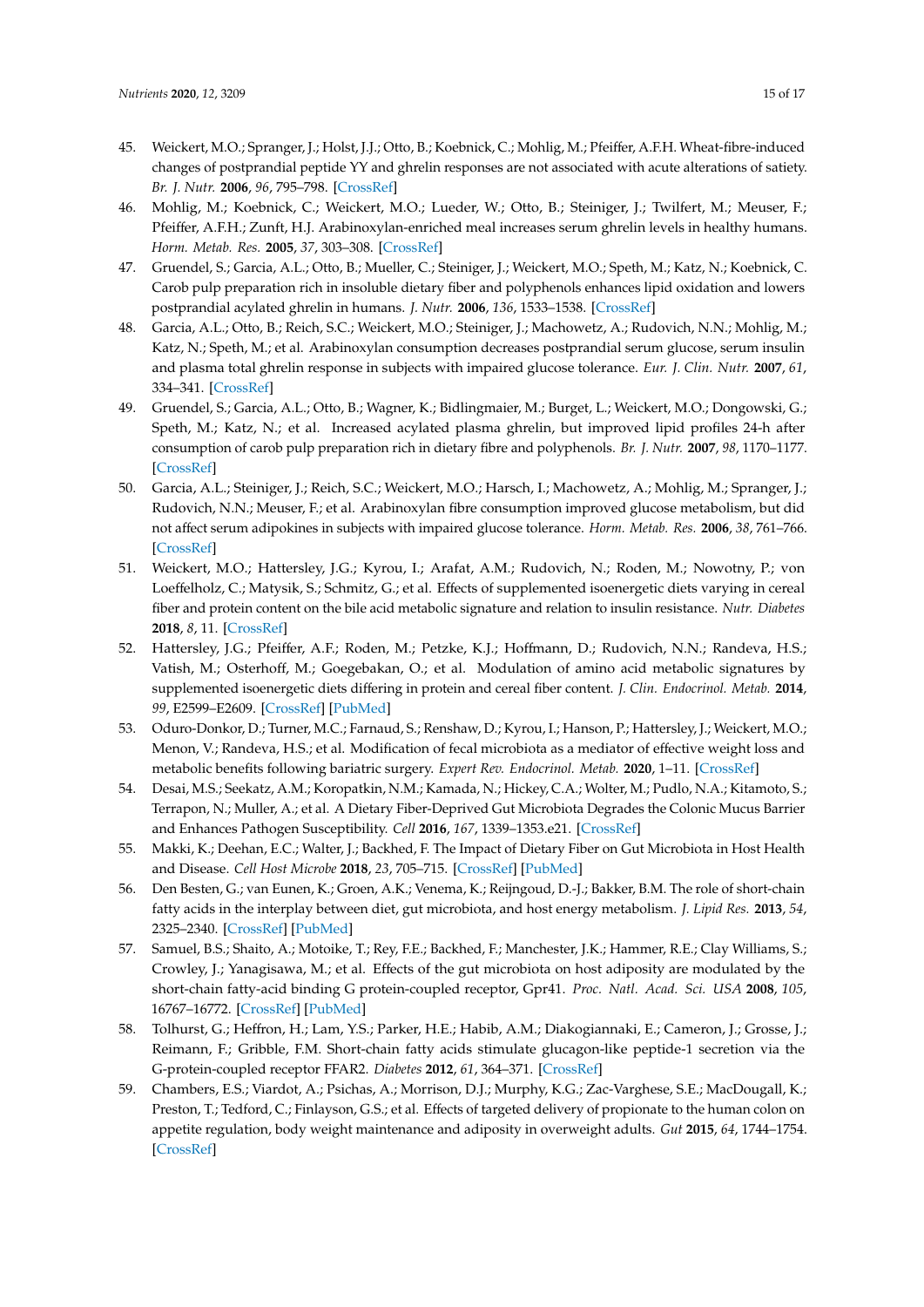- <span id="page-15-0"></span>60. Bravo, J.A.; Forsythe, P.; Chew, M.V.; Escaravage, E.; Savignac, H.M.; Dinan, T.G.; Bienenstock, J.; Cryan, J.F. Ingestion of Lactobacillus strain regulates emotional behavior and central GABA receptor expression in a mouse via the vagus nerve. *Proc. Natl. Acad. Sci. USA* **2011**, *108*, 16050–16055. [\[CrossRef\]](http://dx.doi.org/10.1073/pnas.1102999108)
- <span id="page-15-1"></span>61. Goehler, L.E.; Gaykema, R.P.; Opitz, N.; Reddaway, R.; Badr, N.; Lyte, M. Activation in vagal afferents and central autonomic pathways: Early responses to intestinal infection with Campylobacter jejuni. *Brain Behav.* **2005**, *19*, 334–344. [\[CrossRef\]](http://dx.doi.org/10.1016/j.bbi.2004.09.002)
- <span id="page-15-2"></span>62. Wikoff, W.R.; Anfora, A.T.; Liu, J.; Schultz, P.G.; Lesley, S.A.; Peters, E.C.; Siuzdak, G. Metabolomics analysis reveals large effects of gut microflora on mammalian blood metabolites. *Proc. Natl. Acad. Sci. USA* **2009**, *106*, 3698–3703. [\[CrossRef\]](http://dx.doi.org/10.1073/pnas.0812874106) [\[PubMed\]](http://www.ncbi.nlm.nih.gov/pubmed/19234110)
- <span id="page-15-3"></span>63. Yano, J.M.; Yu, K.; Donaldson, G.P.; Shastri, G.G.; Ann, P.; Ma, L.; Nagler, C.R.; Ismagilov, R.F.; Mazmanian, S.K.; Hsiao, E.Y. Indigenous bacteria from the gut microbiota regulate host serotonin biosynthesis. *Cell* **2015**, *161*, 264–276. [\[CrossRef\]](http://dx.doi.org/10.1016/j.cell.2015.02.047)
- <span id="page-15-4"></span>64. Haghikia, A.; Jörg, S.; Duscha, A.; Berg, J.; Manzel, A.; Waschbisch, A.; Hammer, A.; Lee, D.H.; May, C.; Wilck, N.; et al. Dietary fatty acids directly impact central nervous system autoimmunity via the small intestine. *Immunity* **2015**, *43*, 817–829. [\[CrossRef\]](http://dx.doi.org/10.1016/j.immuni.2015.09.007) [\[PubMed\]](http://www.ncbi.nlm.nih.gov/pubmed/26488817)
- <span id="page-15-5"></span>65. Weickert, M.O.; Arafat, A.M.; Blaut, M.; Alpert, C.; Becker, N.; Leupelt, V.; Rudovich, N.; Mohlig, M.; Pfeiffer, A.F.H. Changes in dominant groups of the gut microbiota do not explain cereal-fiber induced improvement of whole-body insulin sensitivity. *Nutr. Metab.* **2011**, *8*, 90. [\[CrossRef\]](http://dx.doi.org/10.1186/1743-7075-8-90) [\[PubMed\]](http://www.ncbi.nlm.nih.gov/pubmed/22177085)
- <span id="page-15-6"></span>66. Bach Knudsen, K.E.; Laerke, H.N.; Hedemann, M.S.; Nielsen, T.S.; Ingerslev, A.K.; Gundelund Nielsen, D.S.; Kappel Theil, P.; Purup, S.; Hald, S.; Grethe Schioldan, A.; et al. Impact of Diet-Modulated Butyrate Production on Intestinal Barrier Function and Inflammation. *Nutrients* **2018**, *10*, 1499. [\[CrossRef\]](http://dx.doi.org/10.3390/nu10101499) [\[PubMed\]](http://www.ncbi.nlm.nih.gov/pubmed/30322146)
- <span id="page-15-7"></span>67. Gogebakan, O.; Kohl, A.; Osterhoff, M.A.; van Baak, M.A.; Jebb, S.A.; Papadaki, A.; Alfredo Martinez, J.; Handjieva-Darlenska, T.; Hlavaty, P.; Weickert, M.O.; et al. Effects of weight loss and long-term weight maintenance with diets varying in protein and glycemic index on cardiovascular risk factors: The diet, obesity, and genes (DiOGenes) study: A randomized, controlled trial. *Circulation* **2011**, *124*, 2829–2838. [\[CrossRef\]](http://dx.doi.org/10.1161/CIRCULATIONAHA.111.033274) [\[PubMed\]](http://www.ncbi.nlm.nih.gov/pubmed/22104550)
- <span id="page-15-8"></span>68. Wong, C.; Harris, P.J.; Ferguson, L.R. Potential Benefits of Dietary Fibre Intervention in Inflammatory Bowel Disease. *Int. J. Mol. Sci.* **2016**, *17*, 919. [\[CrossRef\]](http://dx.doi.org/10.3390/ijms17060919) [\[PubMed\]](http://www.ncbi.nlm.nih.gov/pubmed/27314323)
- <span id="page-15-9"></span>69. Hamer, H.M.; Jonkers, D.M.; Bast, A.; Vanhoutvin, S.A.; Fischer, M.A.; Kodde, A.; Troost, F.J.; Venema, K.; Brummer, R.J.M. Butyrate modulates oxidative stress in the colonic mucosa of healthy humans. *Clin. Nutr.* **2009**, *28*, 88–93. [\[CrossRef\]](http://dx.doi.org/10.1016/j.clnu.2008.11.002)
- <span id="page-15-10"></span>70. Miller, S.J.; Batra, A.K.; Shearrer, G.E.; House, B.T.; Cook, L.T.; Pont, S.J.; Goran, M.I.; Davis, J.N. Dietary fibre linked to decreased inflammation in overweight minority youth. *Pediatr. Obes.* **2016**, *11*, 33–39. [\[CrossRef\]](http://dx.doi.org/10.1111/ijpo.12017)
- <span id="page-15-11"></span>71. Gibson, R.; Eriksen, R.; Chambers, E.; Gao, H.; Aresu, M.; Heard, A.; Chan, Q.; Elliott, P.; Frost, G. Intakes and Food Sources of Dietary Fibre and Their Associations with Measures of Body Composition and Inflammation in UK Adults: Cross-Sectional Analysis of the Airwave Health Monitoring Study. *Nutrients* **2019**, *11*, 1839. [\[CrossRef\]](http://dx.doi.org/10.3390/nu11081839)
- <span id="page-15-12"></span>72. Swann, O.G.; Kilpatrick, M.; Breslin, M.; Oddy, W.H. Dietary fiber and its associations with depression and inflammation. *Nutr. Rev.* **2020**, *78*, 394–411. [\[CrossRef\]](http://dx.doi.org/10.1093/nutrit/nuz072) [\[PubMed\]](http://www.ncbi.nlm.nih.gov/pubmed/31750916)
- <span id="page-15-13"></span>73. Liu, R.T.; Walsh, R.F.L.; Sheehan, A.E. Prebiotics and probiotics for depression and anxiety: A systematic review and meta-analysis of controlled clinical trials. *Neurosci. Biobehav. Rev.* **2019**, *102*, 13–23. [\[CrossRef\]](http://dx.doi.org/10.1016/j.neubiorev.2019.03.023) [\[PubMed\]](http://www.ncbi.nlm.nih.gov/pubmed/31004628)
- <span id="page-15-14"></span>74. Opie, R.S.; O'Neil, A.; Jacka, F.N.; Pizzinga, J.; Itsiopoulos, C. A modified Mediterranean dietary intervention for adults with major depression: Dietary protocol and feasibility data from the SMILES trial. *Nutr. Neurosci.* **2018**, *21*, 487–501. [\[CrossRef\]](http://dx.doi.org/10.1080/1028415X.2017.1312841) [\[PubMed\]](http://www.ncbi.nlm.nih.gov/pubmed/28424045)
- <span id="page-15-15"></span>75. Threapleton, D.E.; Greenwood, D.C.; Evans, C.E.; Cleghorn, C.L.; Nykjaer, C.; Woodhead, C.; Cade, J.E.; Gale, C.P.; Burley, V.J. Dietary fibre intake and risk of cardiovascular disease: Systematic review and meta-analysis. *BMJ* **2013**, *347*, f6879. [\[CrossRef\]](http://dx.doi.org/10.1136/bmj.f6879) [\[PubMed\]](http://www.ncbi.nlm.nih.gov/pubmed/24355537)
- <span id="page-15-16"></span>76. Srour, B.; Fezeu, L.K.; Kesse-Guyot, E.; Alles, B.; Mejean, C.; Andrianasolo, R.M.; Chazelas, E.; Deschasaux, M.; Hercberg, S.; Galan, P.; et al. Ultra-processed food intake and risk of cardiovascular disease: Prospective cohort study (NutriNet-Sante). *BMJ* **2019**, *365*, l1451. [\[CrossRef\]](http://dx.doi.org/10.1136/bmj.l1451) [\[PubMed\]](http://www.ncbi.nlm.nih.gov/pubmed/31142457)
- <span id="page-15-17"></span>77. Kim, Y.; Je, Y. Dietary fibre intake and mortality from cardiovascular disease and all cancers: A meta-analysis of prospective cohort studies. *Arch. Cardiovasc. Dis.* **2016**, *109*, 39–54. [\[CrossRef\]](http://dx.doi.org/10.1016/j.acvd.2015.09.005) [\[PubMed\]](http://www.ncbi.nlm.nih.gov/pubmed/26711548)